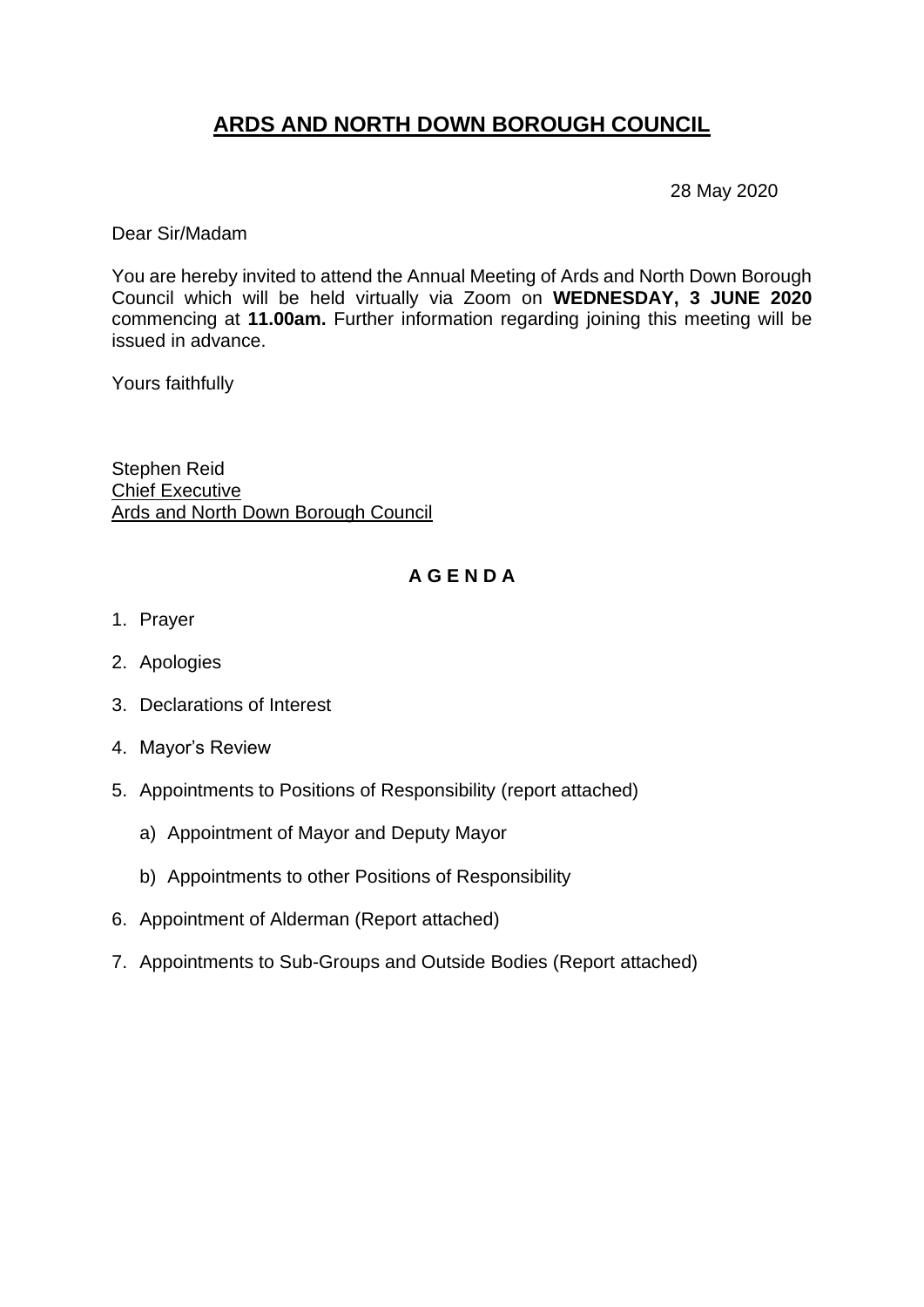# **MEMBERSHIP OF ARDS AND NORTH DOWN BOROUGH COUNCIL**

| <b>Alderman Carson</b>                   | <b>Councillor S Dunlop</b>  |
|------------------------------------------|-----------------------------|
| Alderman Gibson                          | <b>Councillor Dunne</b>     |
| Alderman Girvan                          | <b>Councillor Edmund</b>    |
| Alderman Irvine                          | <b>Councillor Egan</b>      |
| Alderman Keery (MAYOR)                   | <b>Councillor Gilmour</b>   |
| <b>Alderman McDowell</b>                 | <b>Councillor Greer</b>     |
| Alderman McIlveen                        | <b>Councillor Kennedy</b>   |
| Alderman Menagh                          | <b>Councillor MacArthur</b> |
| <b>Alderman Smith</b>                    | <b>Councillor Mathison</b>  |
| <b>Councillor Adair</b>                  | <b>Councillor McClean</b>   |
| <b>Councillor Armstrong-Cotter</b>       | <b>Councillor McRandal</b>  |
| <b>Councillor Blaney</b>                 | <b>Councillor McKee</b>     |
| <b>Councillor Boyle</b>                  | <b>Councillor McKimm</b>    |
| <b>Councillor Brooks</b>                 | <b>Councillor McNickle</b>  |
| <b>Councillor Cathcart</b>               | <b>Councillor Smart</b>     |
| <b>Councillor Chambers</b>               | <b>Councillor P Smith</b>   |
| <b>Councillor Cooper</b>                 | <b>Councillor T Smith</b>   |
| <b>Councillor Cummings</b>               | <b>Councillor Thompson</b>  |
| <b>Councillor Douglas (DEPUTY MAYOR)</b> | <b>Councillor Walker</b>    |
| <b>Councillor McAlpine</b>               | <b>Councillor Wilson</b>    |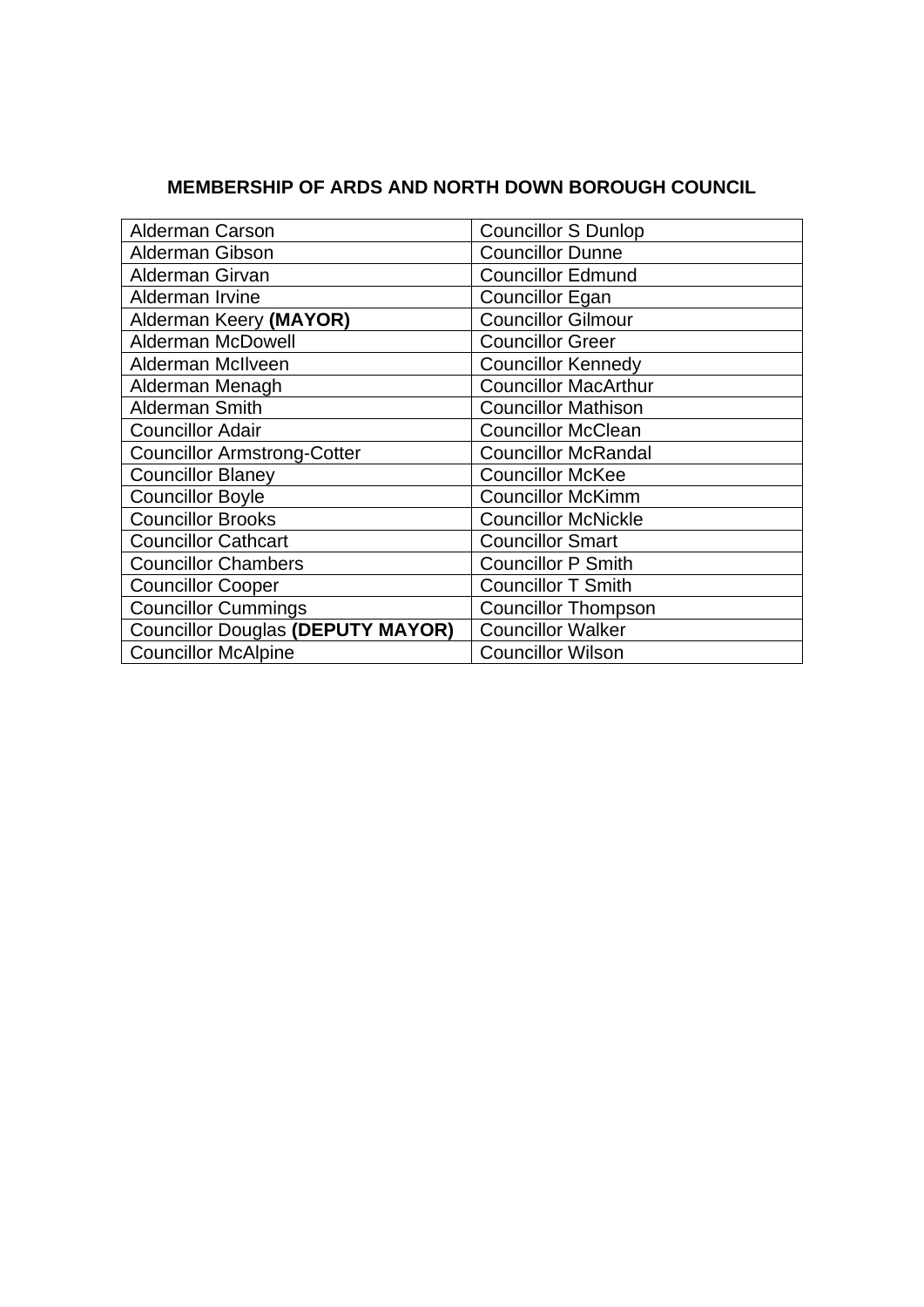# **ITEM 5**

| <b>Report Classification</b>   | Unclassified                                             |  |
|--------------------------------|----------------------------------------------------------|--|
| Council/Committee              | Council - Annual Meeting                                 |  |
| Date of Meeting                | 03 June 2020                                             |  |
| <b>Responsible Director</b>    | <b>Chief Executive</b>                                   |  |
| Responsible Head of<br>Service | N/A                                                      |  |
| Date of Report                 | 22 May 2020                                              |  |
| File Reference                 | CX210                                                    |  |
| Legislation                    | Local Government Act (Northern Ireland) 2014             |  |
| Section 75 Compliant           | Yes<br>$\boxtimes$<br><b>No</b><br>Not Applicable $\Box$ |  |
| Subject                        | Appointment to Positions of Responsibility               |  |
| Attachments                    | None                                                     |  |

# **Ards and North Down Borough Council**

## **Background**

Appointments to Positions of Responsibility are governed by Part 3 and Schedule 1 of the Local Government Act (Northern Ireland) 2014. In accordance with the Act, the Council agreed at its Annual Meeting on 22 May 2019 a list of 91 positions to be appointed as Positions of Responsibility, and that such appointments would be made using the d'Hondt method. Party Nominating Officers and Independent Members thereafter proceeded to select Positions of Responsibility in the order determined by the d'Hondt calculation.

Where Positions of Responsibility were not for the full four-year term of the Council, Party Nominating Officers were only required to specify the individual Party Members taking Year 1 (2019/20) Positions. Year 2 – Year 4 Positions were allocated on a Party basis and individual Party Members will be appointed to these by the Nominating Officers at the Annual Meeting in the relevant year.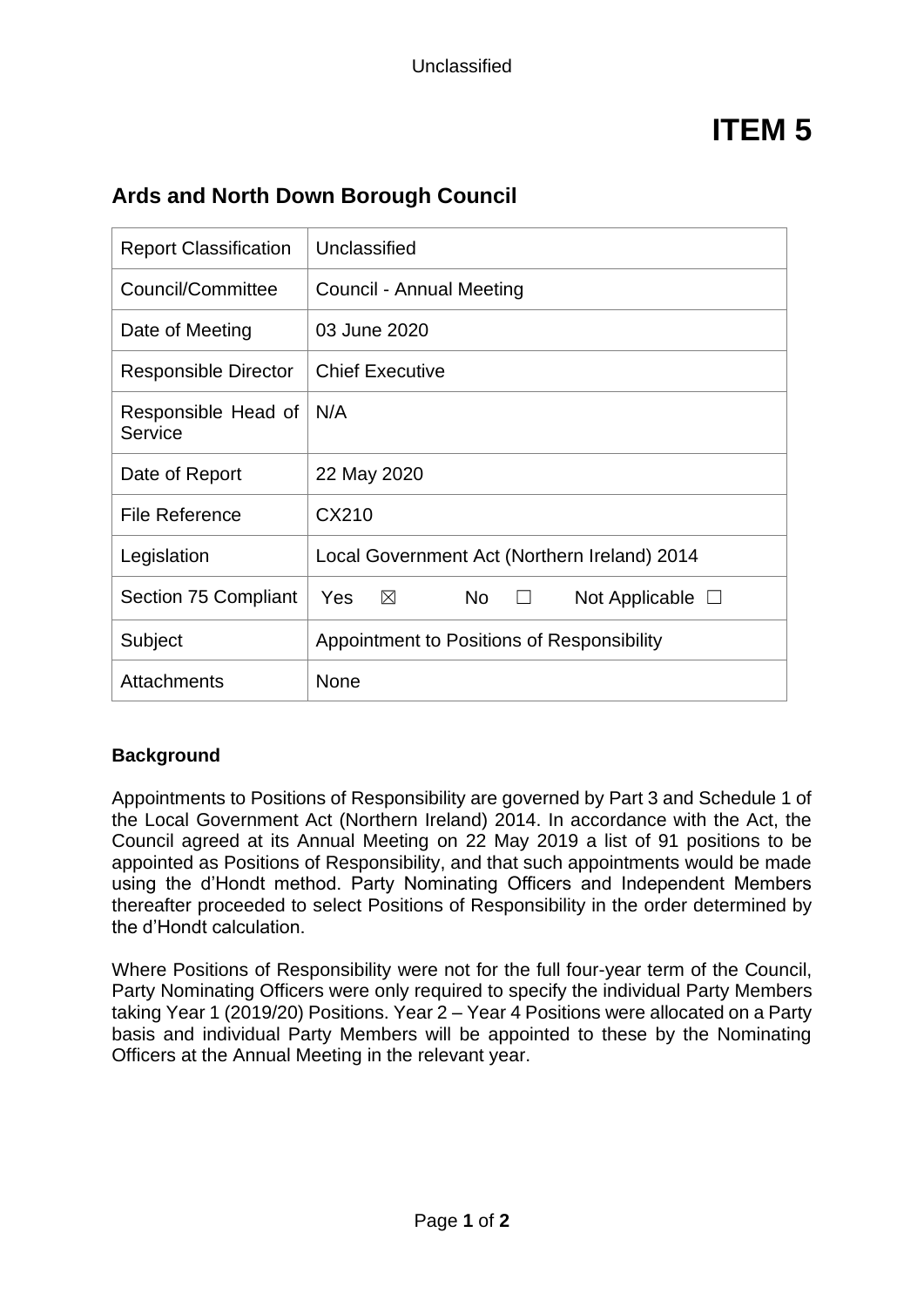# **Positions of Responsibility to be appointed**

Party Nominating Officers have identified the Members to be appointed to the year 2 (2020/21) Positions of Responsibility as follows.

| <b>Position</b>                           | Year 2     |
|-------------------------------------------|------------|
| Mayor                                     | <b>DUP</b> |
| Deputy Mayor                              | <b>DUP</b> |
| Corporate Services Committee - Chair      | <b>UUP</b> |
| Corporate Services Committee - Vice Chair | <b>DUP</b> |
| Regeneration and Development Committee -  | <b>DUP</b> |
| Chair                                     |            |
| Regeneration and Development Committee -  | <b>UUP</b> |
| <b>Vice Chair</b>                         |            |
| <b>Planning Committee - Chair</b>         | <b>UUP</b> |
| Planning Committee - Vice Chair           | <b>TUV</b> |
| Environment Committee - Chair             | Alliance   |
| Environment Committee - Vice Chair        | Green      |
| Community and Wellbeing Committee - Chair | <b>DUP</b> |
| Community and Wellbeing Committee - Vice  | Alliance   |
| Chair                                     |            |
| Audit Committee - Chair                   | Alliance   |
| <b>Audit Committee - Vice Chair</b>       | <b>UUP</b> |

## **RECOMMENDATION**

It is recommended that the following Party Nominating Officers confirm the Members to be appointed to the Positions of Responsibility as outlined in the table above:

- Councillor Adair (DUP)
- Councillor Walker (Alliance)
- Councillor P Smith (UUP)
- Councillor McKee (Green Party)
- Councillor Cooper (TUV)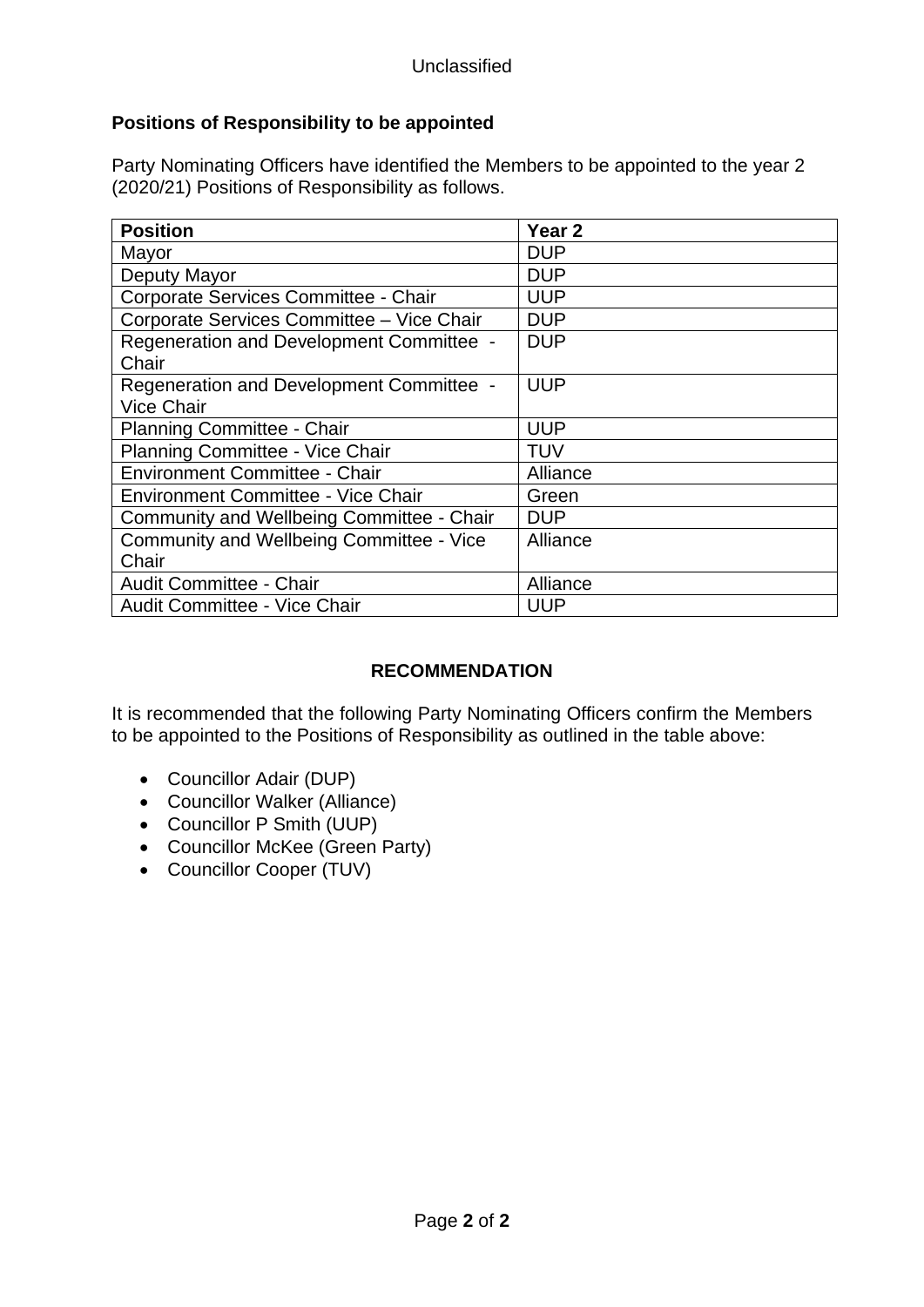# **ITEM 6**

# **Ards and North Down Borough Council**

| <b>Report Classification</b>   | Unclassified                                                                                                                            |  |
|--------------------------------|-----------------------------------------------------------------------------------------------------------------------------------------|--|
| Council/Committee              | Council - Annual Meeting                                                                                                                |  |
| Date of Meeting                | 03 June 2020                                                                                                                            |  |
| <b>Responsible Director</b>    | <b>Chief Executive</b>                                                                                                                  |  |
| Responsible Head of<br>Service | N/A                                                                                                                                     |  |
| Date of Report                 | 04 May 2020                                                                                                                             |  |
| <b>File Reference</b>          | CX210                                                                                                                                   |  |
| Legislation                    | Local Government (Transitional, Incidental,<br><b>Consequential and Supplemental Provisions)</b><br>Regulations (Northern Ireland) 2015 |  |
| Section 75 Compliant           | Yes<br>N <sub>o</sub><br>$\boxtimes$<br>Not Applicable $\Box$                                                                           |  |
| Subject                        | Election of Alderman                                                                                                                    |  |
| <b>Attachments</b>             | <b>None</b>                                                                                                                             |  |

## **Background**

Section 4 of the Local Government (Transitional, Incidental, Consequential and Supplemental Provisions) Regulations (Northern Ireland) 2015 provides for the appointment of Aldermen to Councils. The Council may elect up to one quarter of the total number of Members as Aldermen (i.e. up to 10). Appointments normally take place in election year only and are for the full four-year term of the Council. The only exception to this is in the case of a casual vacancy in the office of Alderman, in which case the vacancy is to be filled by an election at the next Annual Meeting of the Council.

At the Annual Meeting on 22 May 2019, Council appointed the following 10 Members as Aldermen for the four-year term:

Alderman Carson Alderman Gibson Alderman Girvan Alderman Irvine Alderman Keery Alderman McDowell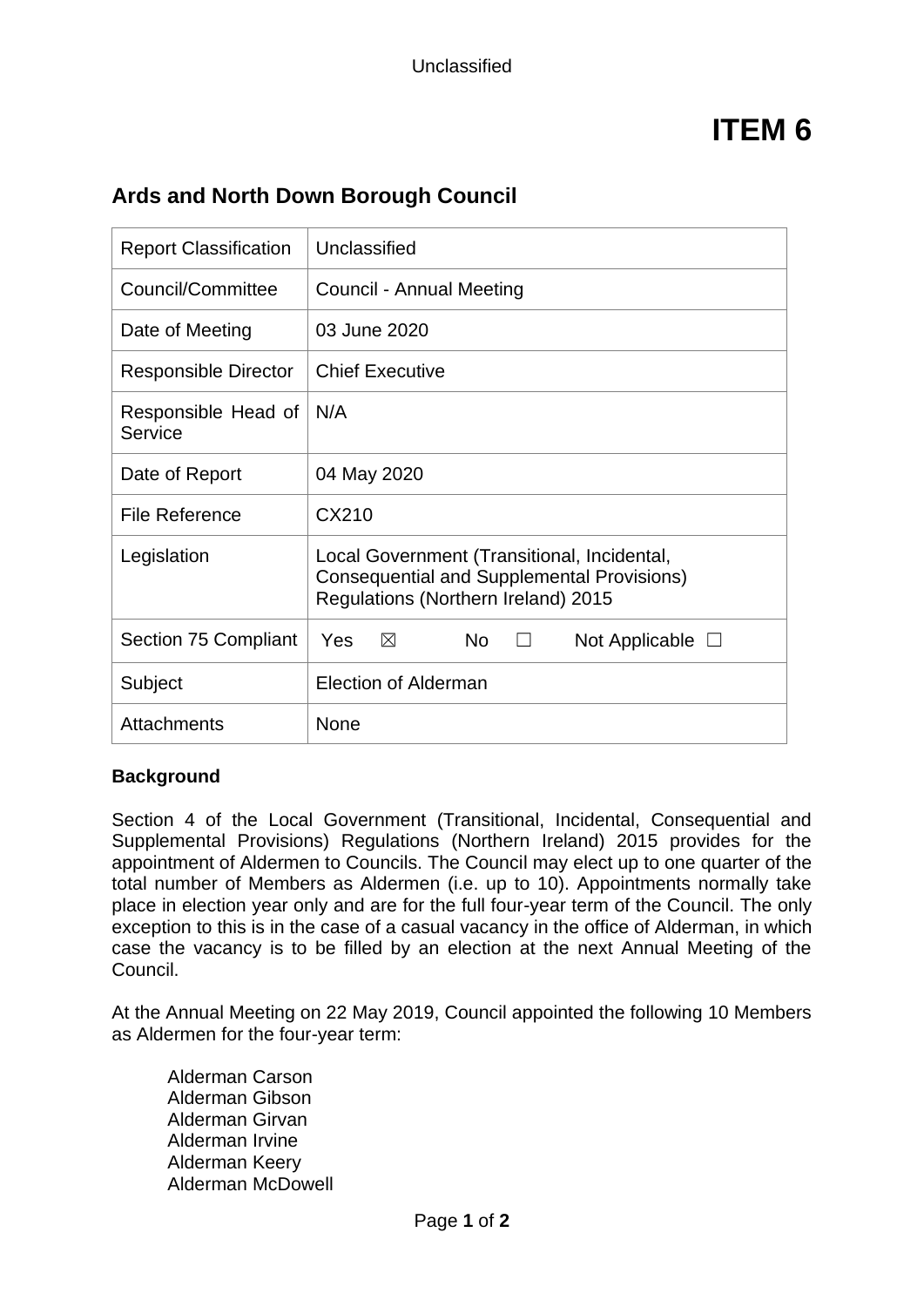Alderman McIlveen Alderman Menagh Alderman Muir Alderman M Smith

In December 2019 Andrew Muir's position as Alderman became vacant when he left the Council to become an MLA. As above, this position falls to be filled by election at the Annual Meeting on 3 June 2020.

#### **Election Process**

In accordance with the 2015 Regulations, the following will be the process for electing a Member to fill the casual vacancy in the office of Alderman:

- A Member shall be a candidate for election as an Alderman if (i) he or she is nominated as a candidate by one other Member as proposer and another as seconder; and (ii) he or she assents to the nomination.
- If only one Member is nominated and the Council agrees, that Member will be deemed to be elected to the position of Alderman.
- In the event of a contest, a vote will take place with all Members entitled to vote.

# **RECOMMENDATION**

It is recommended that the Council proceeds to elect an Alderman.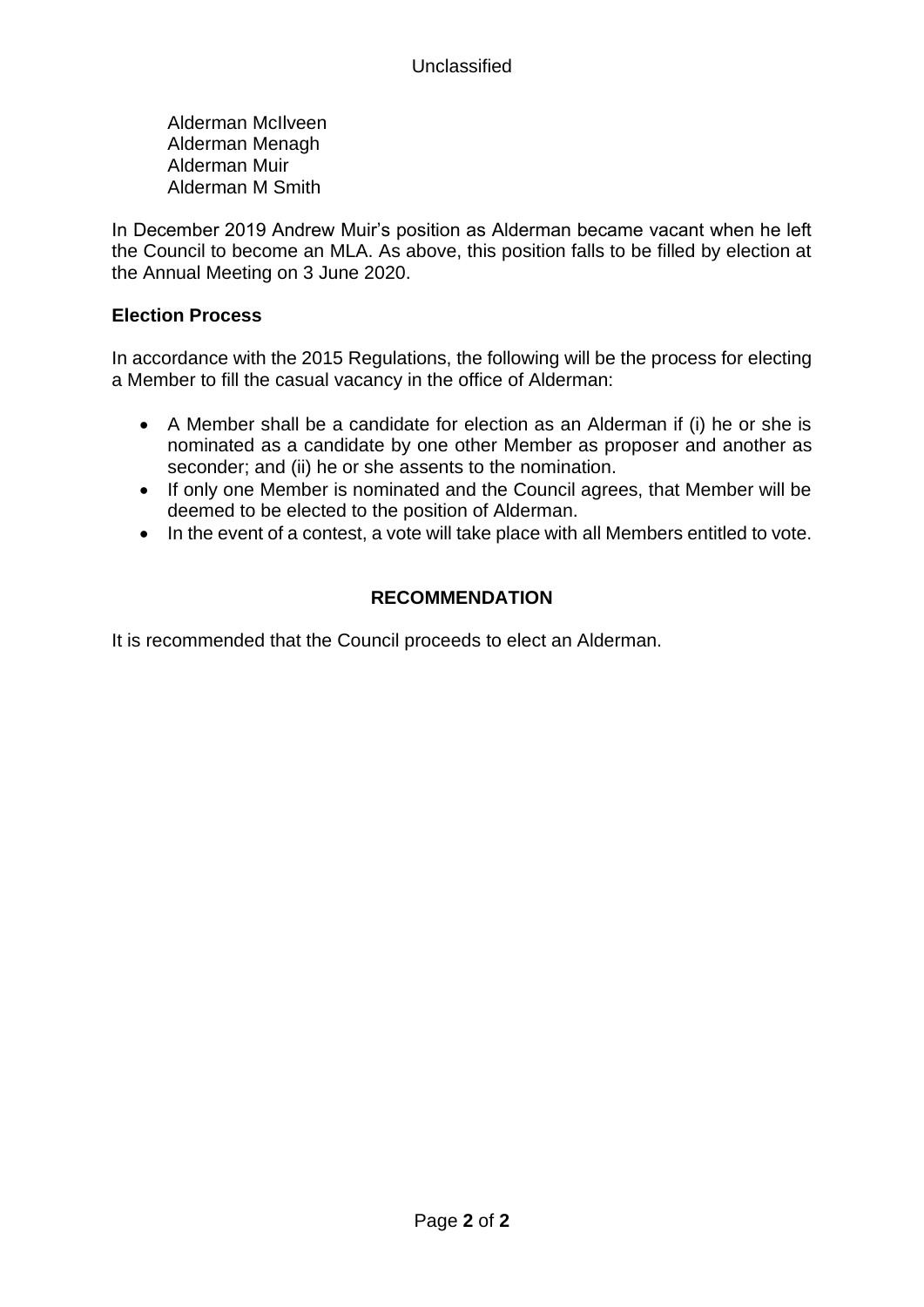# **ITEM 7**

# **Ards and North Down Borough Council**

| <b>Report Classification</b>   | Unclassified                                                                              |  |
|--------------------------------|-------------------------------------------------------------------------------------------|--|
| Council/Committee              | Council - Annual Meeting                                                                  |  |
| Date of Meeting                | 03 June 2020                                                                              |  |
| Responsible Director           | <b>Chief Executive</b>                                                                    |  |
| Responsible Head of<br>Service | N/A                                                                                       |  |
| Date of Report                 | 26 May 2020                                                                               |  |
| <b>File Reference</b>          | CX210                                                                                     |  |
| Legislation                    | N/A                                                                                       |  |
| <b>Section 75 Compliant</b>    | Yes<br>$\boxtimes$<br>N <sub>o</sub><br>Not Applicable $\Box$<br>$\Box$                   |  |
| Subject                        | Appointment to Sub-Groups and Outside Bodies                                              |  |
| Attachments                    | Appendix 1 - Appointments made at 2019 Annual<br>Meeting to Sub-Groups and Outside Bodies |  |

#### **Background**

At the Annual Meeting on 22 May 2019, appointments were made to sub-groups and outside bodies by way of nomination. Some of those appointments were for the Year 1 term only (2019/20) and are highlighted in the attached Appendix.

In light of the current COVID-19 pandemic, it is recommended that all Year 1 appointments are carried forward to Year 2.

Given the resignation of Peter Martin with effect from 6 May 2020, the following vacancies have been created and it is recommended that these are filled by Councillor MacArthur:

- 1. **Donaghadee Town Steering Group** (2020 2023 Appointment) (page 6 of Appendix 1 refers)
- 2. **Age Champion** (2020 2021 Appointment) (page 11 of Appendix 1 refers)
- 3. **North Down and Ards Management Committee** (2020 2023 Appointment) (page 13 of Appendix 1 refers)

Councillor Adair has indicated that he wishes to fill the vacancy not filled at the 2019 Annual Meeting on **APSE** for the remainder of the Council term (2020 – 2023) (page 13 of Appendix 1 refers).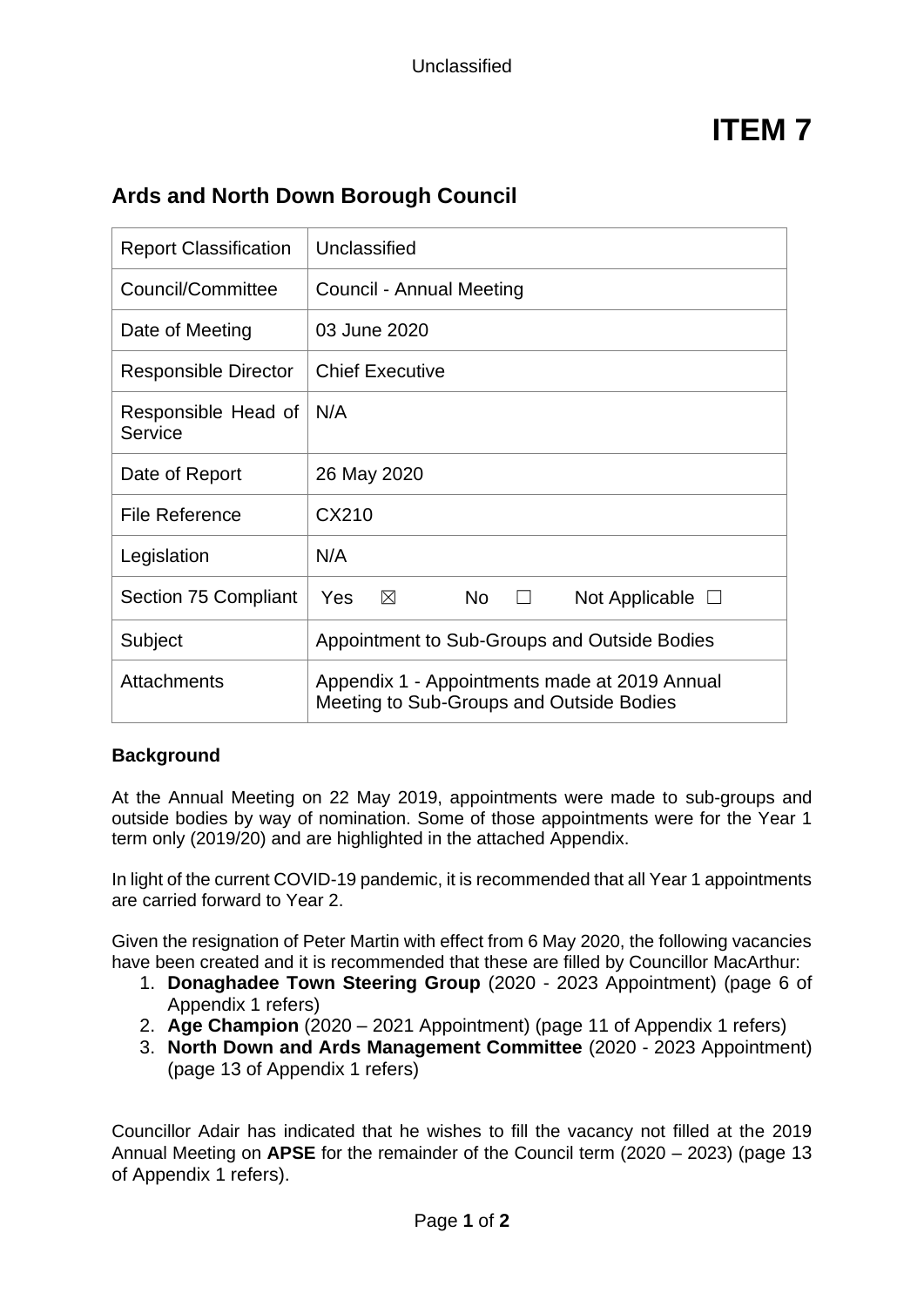The Mayor, Councillor Cummings, has indicated that he would like to be added to the group on the **100th Anniversary of Northern Ireland** (page 2 of Appendix 1 refers).

## **RECOMMENDATION**

It is recommended that:

- 1. All Year 1 (2019/20) appointments to sub-groups and outside bodies, as detailed in the highlighted tables attached at Appendix 1, are carried forward to Year 2 (2020/21).
- 2. Councillor MacArthur is appointed:
	- a. To Donaghadee Town Steering Group for the remainder of the Council term  $(2020 - 2023)$ ;
	- b. As an Age Champion for Year 2 (2020/21); and
	- c. To North Down and Ards Management Committee for the remainder of the Council term (2020 – 2023).
- 3. Councillor Adair is appointed to APSE for the remainder of the Council term (2020  $-2023$ ).
- 4. The Mayor, Councillor Cummings, is appointed to the group on the 100<sup>th</sup> Anniversary of Northern Ireland for Year 2 (2020/21).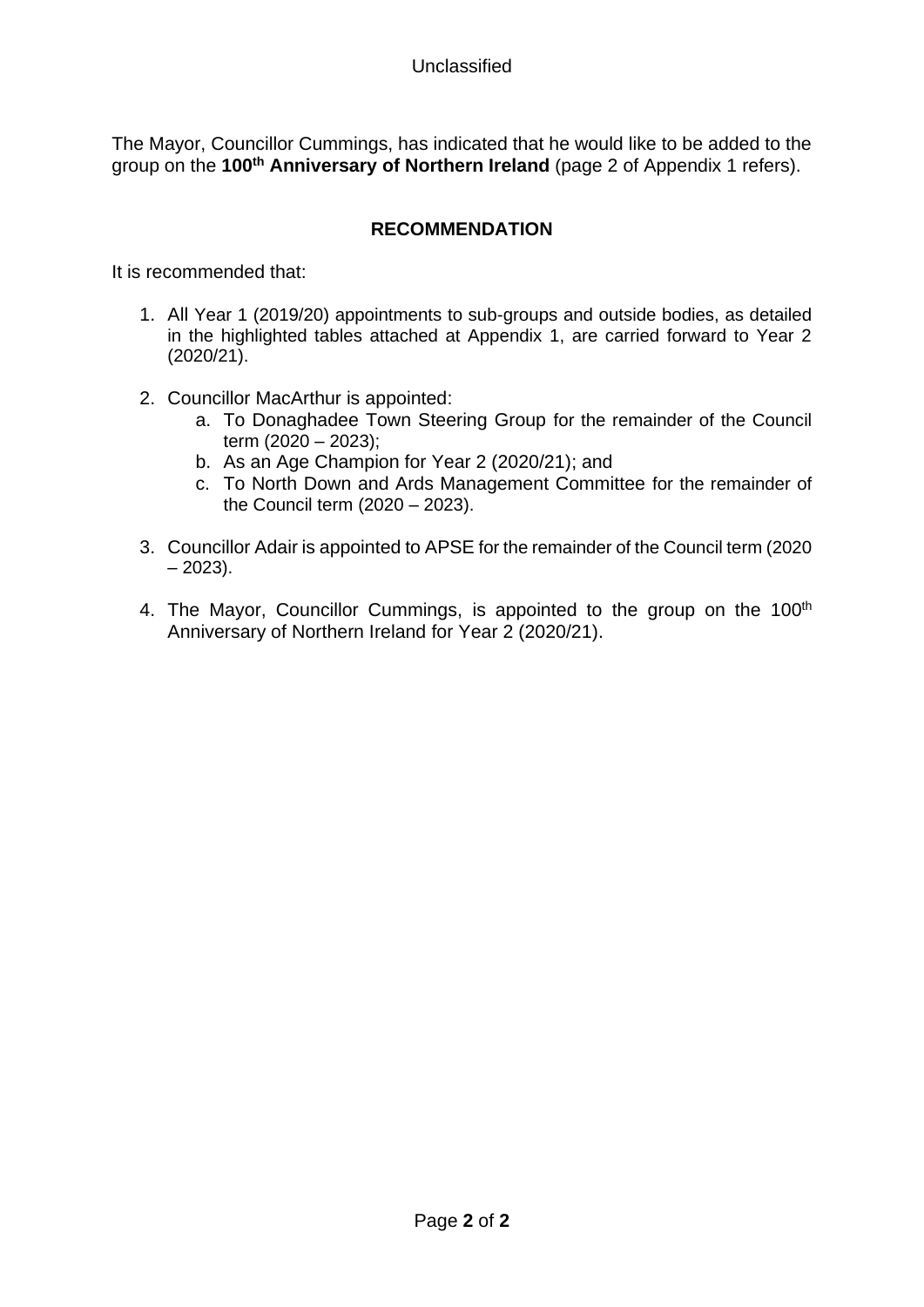### **APPOINTMENTS MADE AT 2019 ANNUAL MEETING TO SUB-GROUPS AND OUTSIDE BODIES (INCORPORATING SUBSEQUENT CHANGES)**

The appointments to Sub-Committees, Working Groups and Outside Bodies made at the Council's Annual Meeting on 22 May 2019 are outlined in the tables below, including any further changes to the composition of the groups since then. All 1 year appointments have been highlighted.

## **CORPORATE SERVICES COMMITTEE**

#### **Body: Elected Member Development Steering Group – 7 Places (4 Year Appointment)**

|             | 2019/23                                                         |
|-------------|-----------------------------------------------------------------|
| 1           | <b>Councillor McAlpine</b>                                      |
| $\mathbf 2$ | <b>Councillor P Smith</b>                                       |
| 3           | <b>Councillor Woods</b>                                         |
|             | Alderman Keery (from<br>23/10/19)                               |
| 4           | Alderman Gibson                                                 |
| 5           | Councillor Thompson                                             |
| 6           | Alderman Irvine (appointed at<br>Council meeting on 29/1/20)    |
| 7           | Alderman Menagh (appointed<br>at Council meeting on<br>29/1/20) |

## **Body: Blair Mayne Bursary Committee – 4 Places (4 Year Appointment)**

|   | 2019/23                    |
|---|----------------------------|
|   | <b>Councillor McKimm</b>   |
| 2 | Alderman Menagh            |
| 3 | <b>Councillor Thompson</b> |
|   | <b>Councillor Smart</b>    |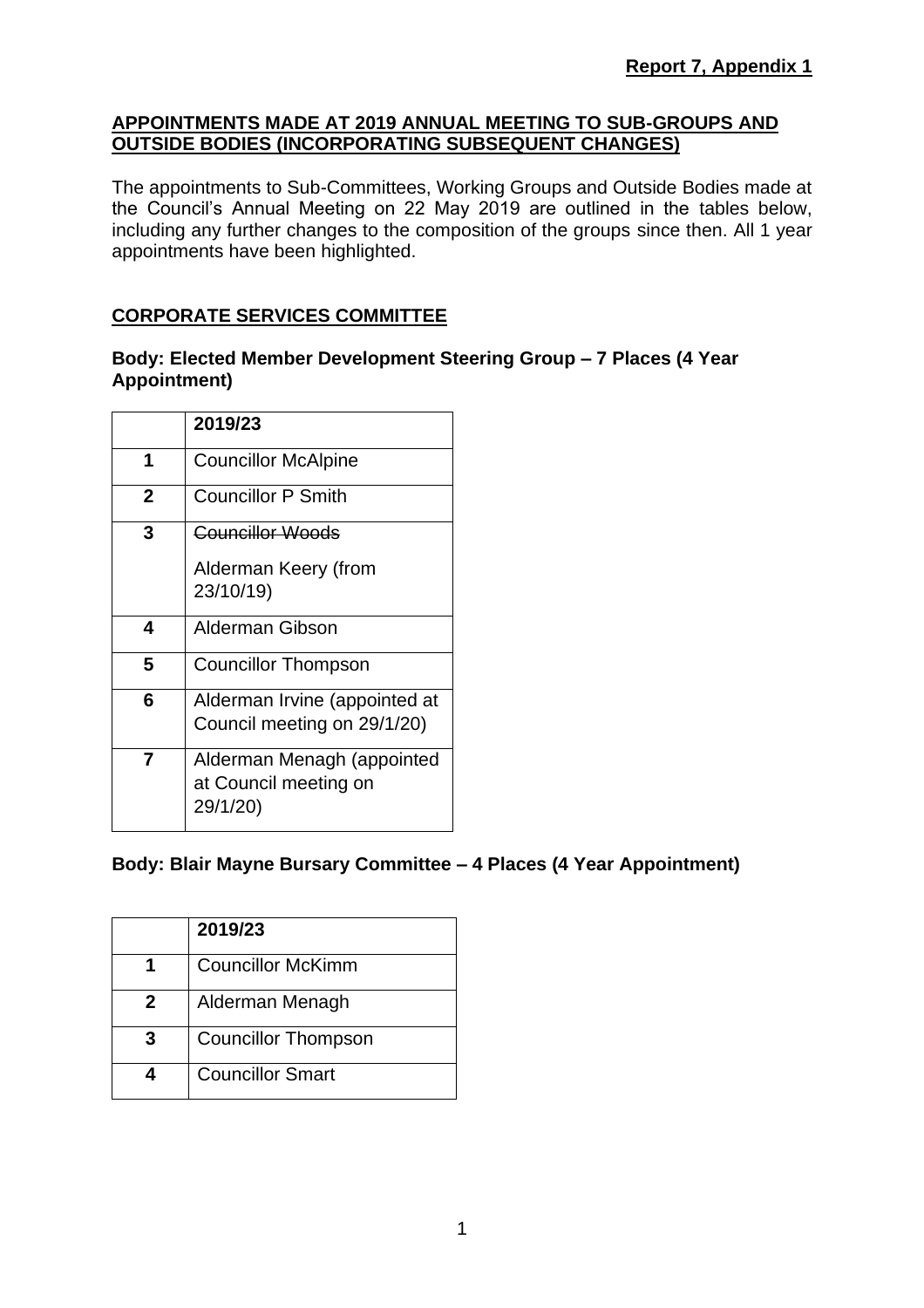# **Body: 100th Anniversary of Northern Ireland – 4 Places (1 Year Appointment)**

|   | 2019/20                                                              |
|---|----------------------------------------------------------------------|
| 1 | Alderman Irvine                                                      |
| 2 | <b>Councillor Kennedy</b>                                            |
| 3 | <b>Councillor P Smith</b>                                            |
|   | <b>Alderman Muir</b><br><b>Councillor Mathison (from</b><br>26/2/20) |
| 5 | <b>Councillor Cooper</b>                                             |

#### **Body: Strategic Policy and Finance Group – 11 Places (4 Year Appointment) (appointed by d'Hondt, with one additional place for an Independent / Single Party Member)**

|                | 2019/23                           |
|----------------|-----------------------------------|
| 1              | Alderman Gibson                   |
| $\mathbf 2$    | <b>Councillor Thompson</b>        |
| 3              | Alderman Keery                    |
| 4              | <b>Councillor Kennedy</b>         |
| 5              | <b>Councillor Greer</b>           |
| 6              | <b>Councillor Mathison</b>        |
| $\overline{7}$ | Alderman Muir                     |
|                | Alderman McDowell (from<br>7/1/20 |
| 8              | <b>Councillor Blaney</b>          |
| 9              | <b>Councillor P Smith</b>         |
| 10             | <b>Councillor Dunlop</b>          |
| 11             | <b>Councillor T Smith</b>         |
|                | <b>Councillor S Cooper</b>        |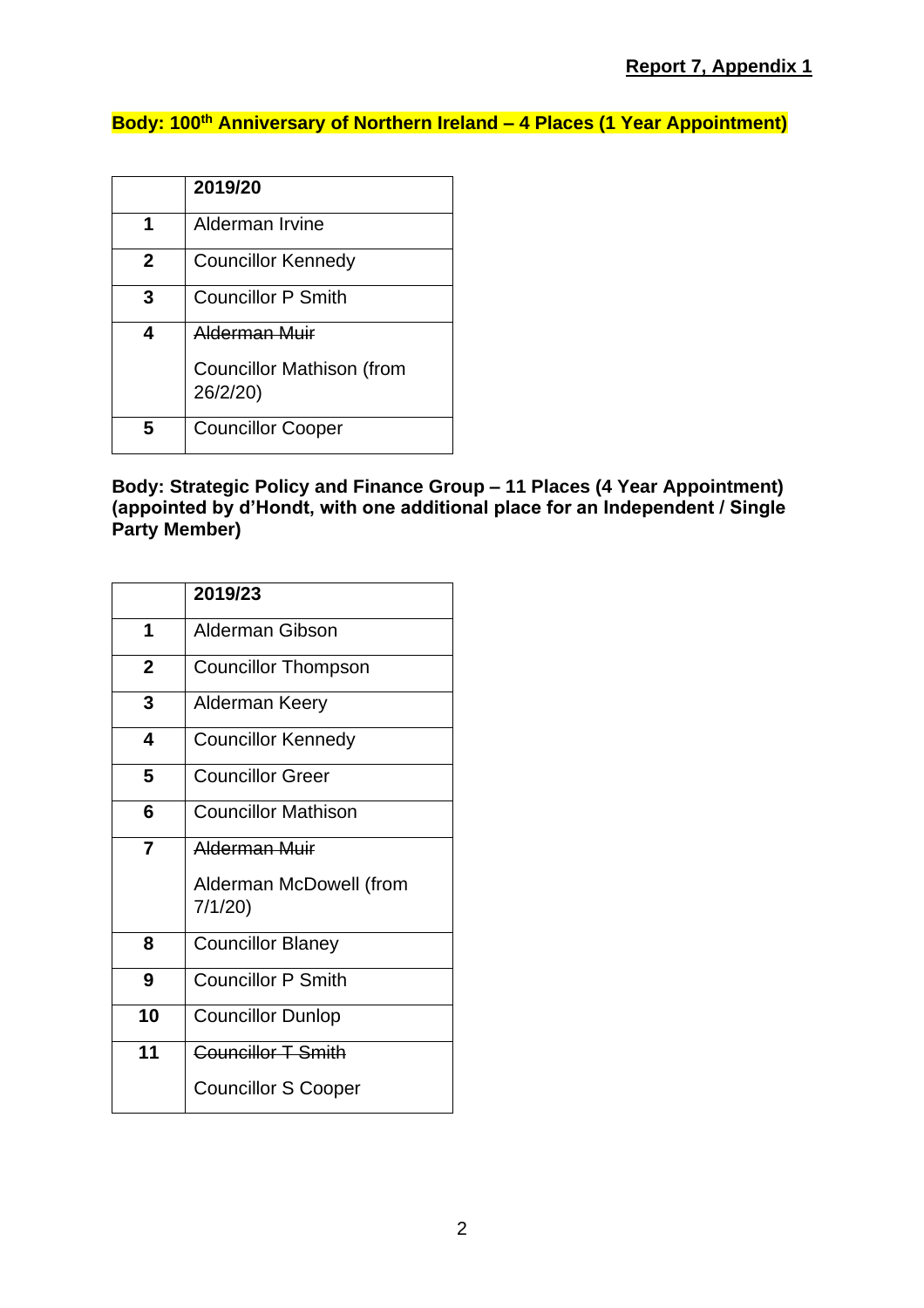# **Body: Fair Trade Working Group – 4 Places (4 Year Appointment)**

|   | 2019/23                          |
|---|----------------------------------|
|   | <b>Alderman Gibson</b>           |
| 2 | Councillor Egan                  |
| 3 | <b>Councillor P Smith</b>        |
|   | Alderman Keery (from<br>26/2/20) |
|   |                                  |

# **Body: Diversity Champions – 2 Places (1 Year Appointment)**

|   | 2019/20                   |
|---|---------------------------|
|   | <b>Councillor T Smith</b> |
| 2 | <b>Councillor Blaney</b>  |
|   | <b>Councillor Egan</b>    |

## **Body: Veterans Champion – 1 Places (1 Year Appointment)**

| 2019/20        |
|----------------|
| Alderman Keery |

## **Body: Ards and North Down's Strategic Community Planning Partnership – 4 Places (4 Year Appointment)**

|   | 2019/23                                                            |
|---|--------------------------------------------------------------------|
|   | <b>Councillor Cathcart</b>                                         |
| 2 | <u>Alderman Muir</u><br><b>Councillor Wilson (from</b><br>26/2/20) |
| 3 | <b>Councillor McKimm</b>                                           |
|   | <b>Councillor Smart</b>                                            |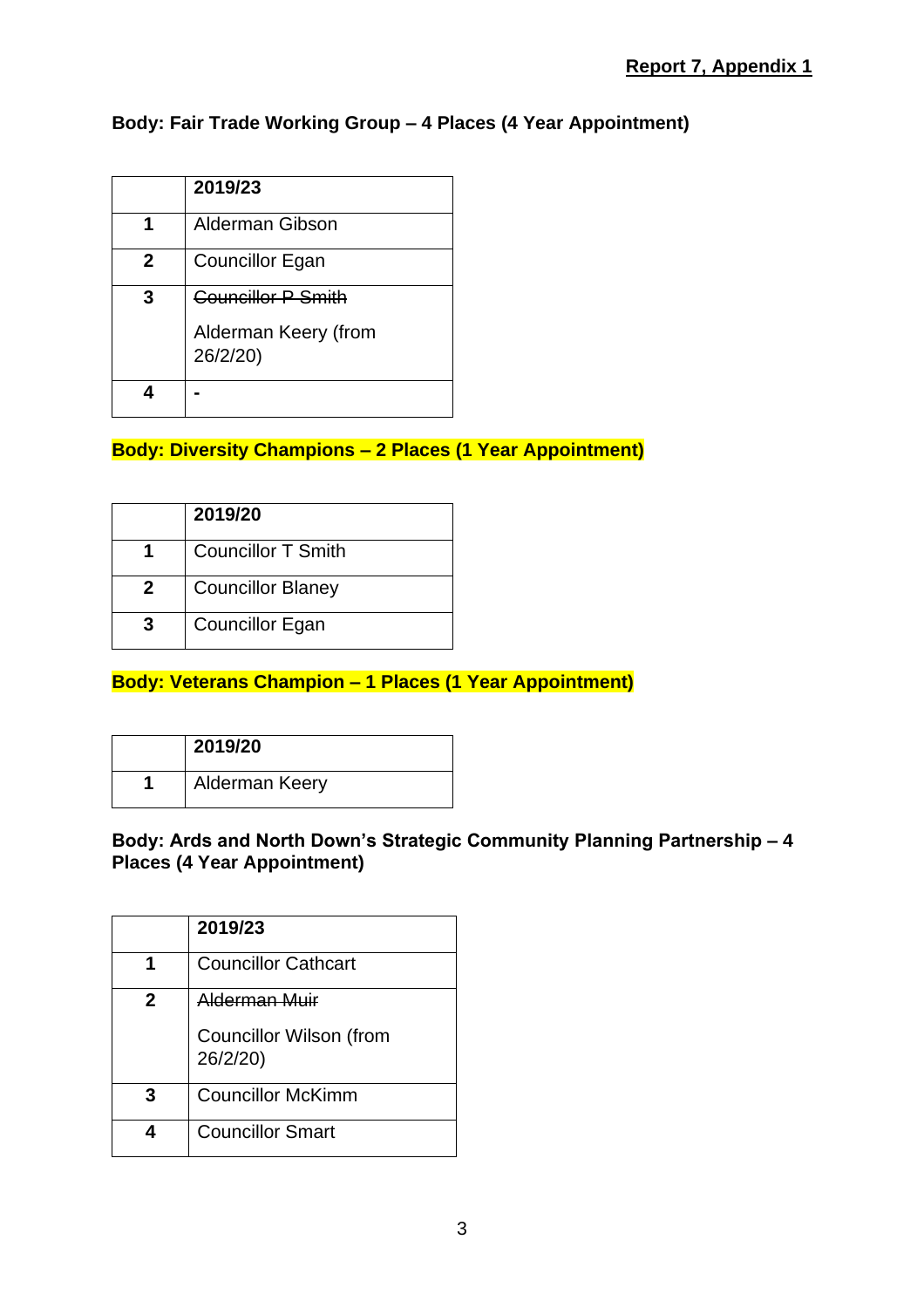## **Body: Parenting Champion – 1 Places (4 Year Appointment) (N.B. this new role and appointment was made by Council on 27 November 2019)**

| 2019/23                 |
|-------------------------|
| <b>Councillor Greer</b> |

## **ENVIRONMENT COMMITTEE**

# **Body: Car Parking Strategy Working Group – 11 Places (1 Year Appointment)**

|                | 2019/20                                     |
|----------------|---------------------------------------------|
| 1              | <b>Alderman Carson</b>                      |
| $\overline{2}$ | <b>Councillor Smart</b>                     |
| 3              | Alderman Gibson                             |
| 4              | Councillor Thompson                         |
| 5              | <b>Councillor Edmund</b>                    |
| 6              | <b>Councillor Dunne</b>                     |
| 7              | Alderman Girvan                             |
| 8              | <b>Councillor Douglas</b>                   |
| 9              | <b>Councillor Wilson</b>                    |
| 10             | Alderman Menagh                             |
| 11             | <b>Councillor Woods</b>                     |
|                | <b>Councillor Dunlop (from</b><br>23/10/19) |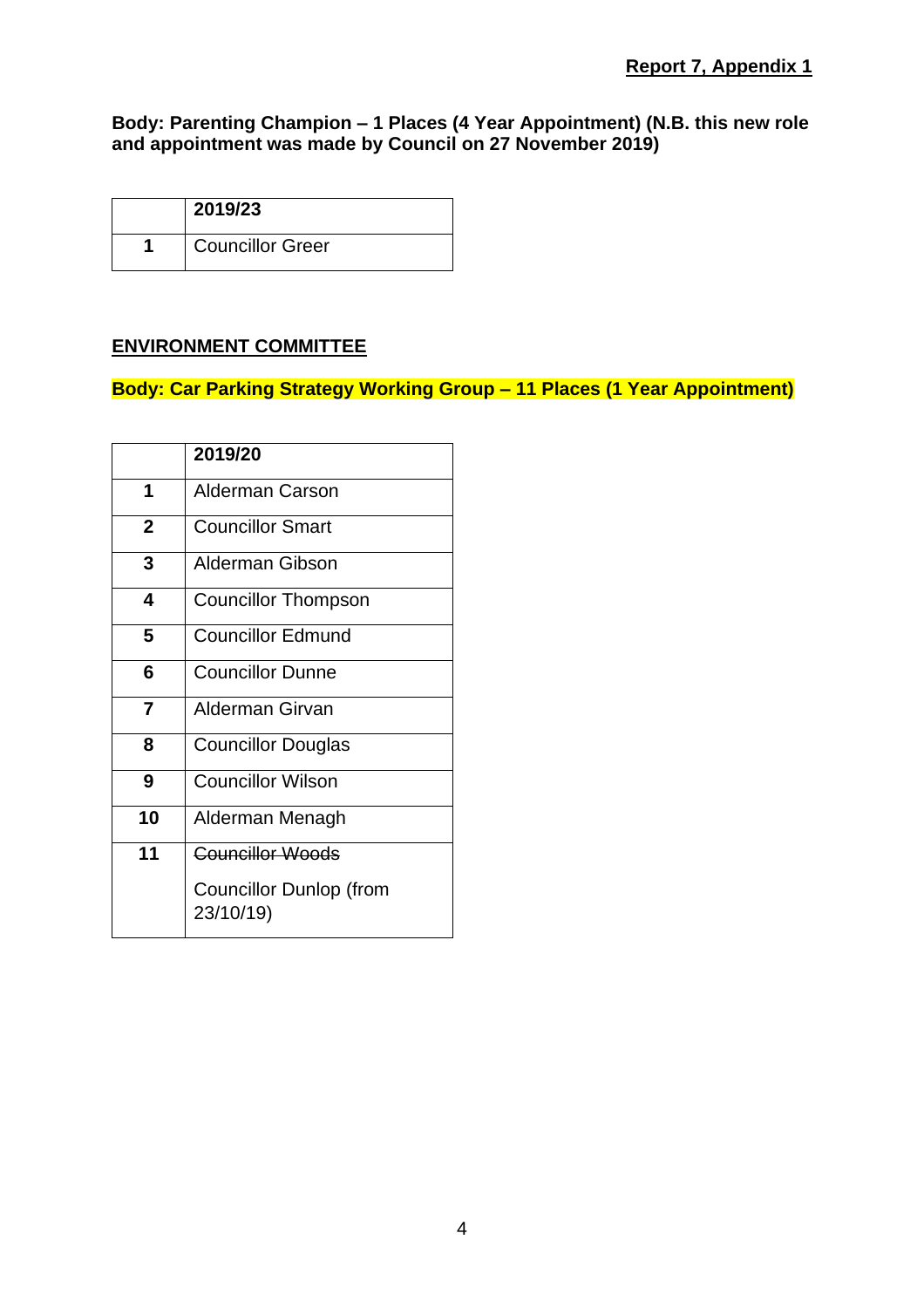# **REGENERATION AND DEVELOPMENT COMMITTEE**

## **Body: Ards Town Steering Group – 7 Places (Newtownards DEA Members) (4 Year Appointment)**

|              | 2019/23                      |
|--------------|------------------------------|
| 1            | Councillor Armstrong- Cotter |
| $\mathbf{2}$ | <b>Councillor Kennedy</b>    |
| 3            | <b>Councillor Mathison</b>   |
| 4            | Alderman McDowell            |
| 5            | <b>Councillor McIlveen</b>   |
| 6            | Alderman Menagh              |
|              | <b>Councillor Smart</b>      |

## **Body: Ballygowan Town Steering Group – 5 Places (Comber DEA Members) (4 Year Appointment)**

|   | 2019/23                    |
|---|----------------------------|
|   | <b>Councillor Cooper</b>   |
| 2 | <b>Councillor Cummings</b> |
| 3 | <b>Alderman Gibson</b>     |
| 4 | Alderman Girvan            |
| 5 | <b>Councillor P Smith</b>  |

# **Body: Bangor Town Steering Group – 5 Places (4 Year Appointment)**

|             | 2019/23                    |
|-------------|----------------------------|
|             | <b>Councillor Blaney</b>   |
| $\mathbf 2$ | <b>Councillor Cathcart</b> |
| 3           | <b>Councillor Douglas</b>  |
| 4           | <b>Councillor Dunlop</b>   |
| 5           | Alderman Irvine            |
| 6           | <b>Councillor McKimm</b>   |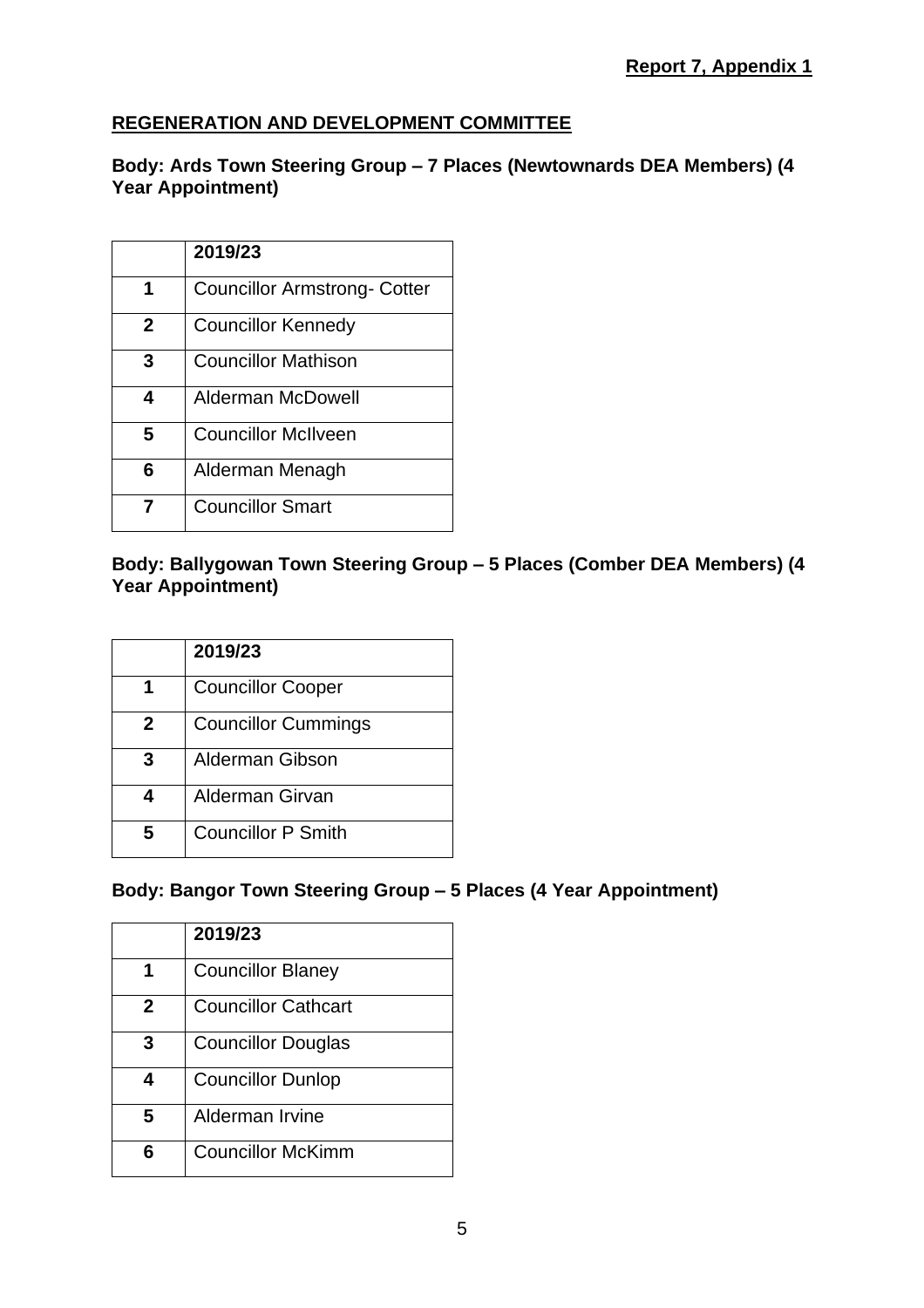**Body: Comber Town Steering Group – 5 Places (Comber DEA Members) (4 Year Appointment)**

|   | 2019/23                    |
|---|----------------------------|
|   | <b>Councillor Cooper</b>   |
| 2 | <b>Councillor Cummings</b> |
| 3 | Alderman Gibson            |
| 4 | Alderman Girvan            |
| 5 | <b>Councillor P Smith</b>  |

## **Body: Donaghadee Town Steering Group – 6 Places (Bangor East and Donaghadee Members) (4 Year Appointment)**

|              | 2019/23                    |
|--------------|----------------------------|
| 1            | <b>Councillor Brooks</b>   |
| $\mathbf{2}$ | <b>Councillor Chambers</b> |
| 3            | Alderman Keery             |
| 4            | <b>Councillor Martin</b>   |
|              | (vacant from 06/05/20)     |
| 5            | <b>Councillor T Smith</b>  |
| 6            | <b>Councillor Walker</b>   |

## **Body: Holywood Town Steering Group – 5 Places (4 Year Appointment)**

|              | 2019/23                                      |
|--------------|----------------------------------------------|
| 1            | <b>Councillor Dunne</b>                      |
| $\mathbf{2}$ | <b>Councillor Greer</b>                      |
| 3            | <b>Councillor McClean</b>                    |
| 4            | Alderman Muir                                |
|              | <b>Councillor McRandal (from</b><br>26/2/20) |
| 5            | <b>Councillor Woods</b>                      |
|              | Councillor McNickle (from<br>23/10/19)       |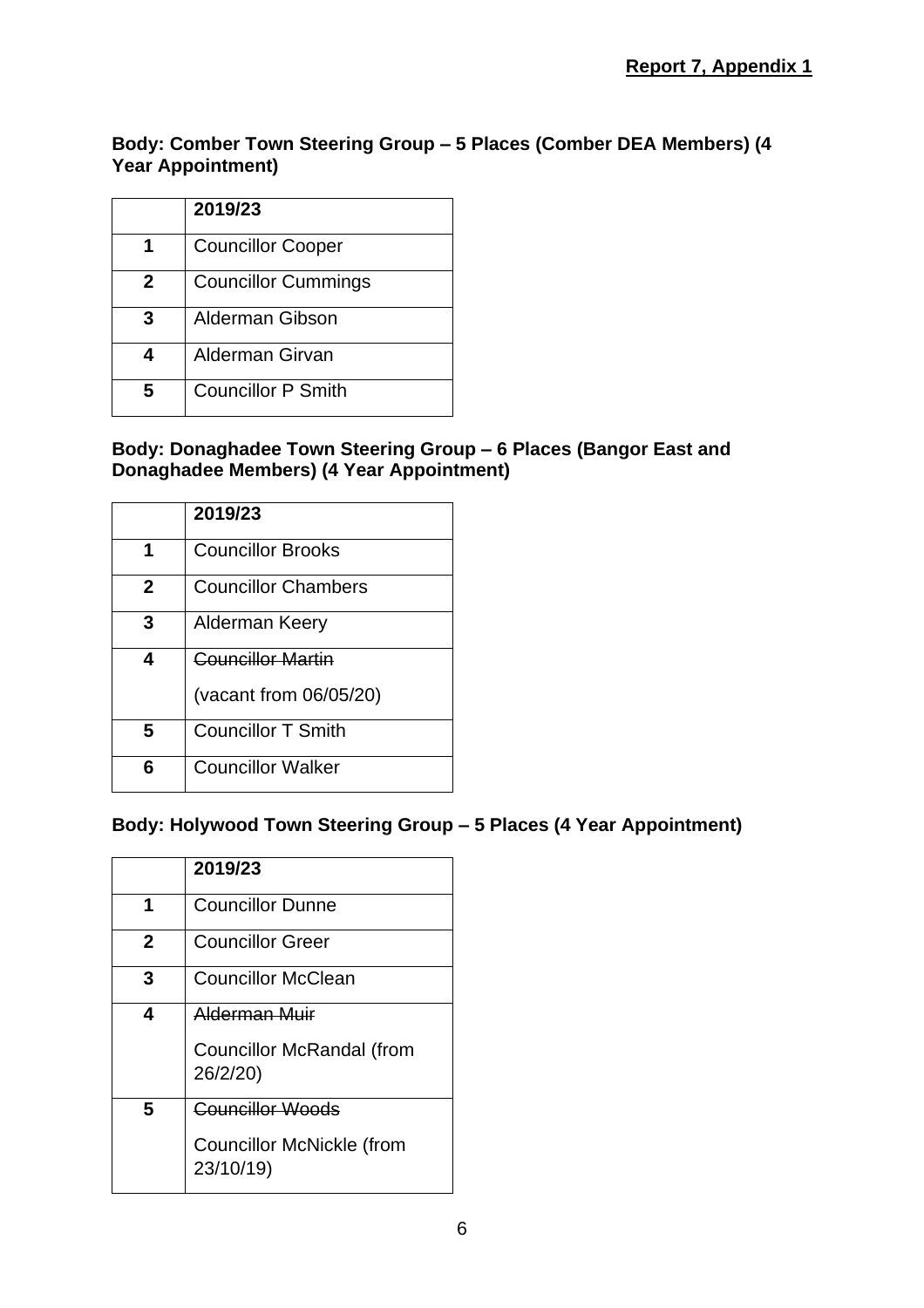# **Body: Portaferry Town Steering Group – 6 Places (4 Year Appointment)**

|   | 2019/23                    |
|---|----------------------------|
| 1 | <b>Councillor Adair</b>    |
| 2 | <b>Councillor Boyle</b>    |
| 3 | <b>Alderman Carson</b>     |
| 4 | <b>Councillor Edmund</b>   |
| 5 | <b>Councillor McAlpine</b> |
| 6 | <b>Councillor Thompson</b> |

# **Body: Event Strategy Engagement Group – 11 Places (1 Year Appointment)**

|                | 2019/20                                    |
|----------------|--------------------------------------------|
| 1              | <b>Councillor Dunlop</b>                   |
| $\overline{2}$ | <b>Councillor T Smith</b>                  |
| 3              | <b>Councillor Thompson</b>                 |
| 4              | Alderman Irvine                            |
| 5              | Alderman Girvan                            |
| 6              | <b>Councillor McAlpine</b>                 |
| 7              | Alderman Muir                              |
|                | <b>Councillor Walker (from</b><br>26/2/20) |
| 8              | <b>Councillor Dunne</b>                    |
| 9              | <b>Councillor Kennedy</b>                  |
| 10             | <b>Councillor Blaney</b>                   |
| 11             | Alderman M Smith                           |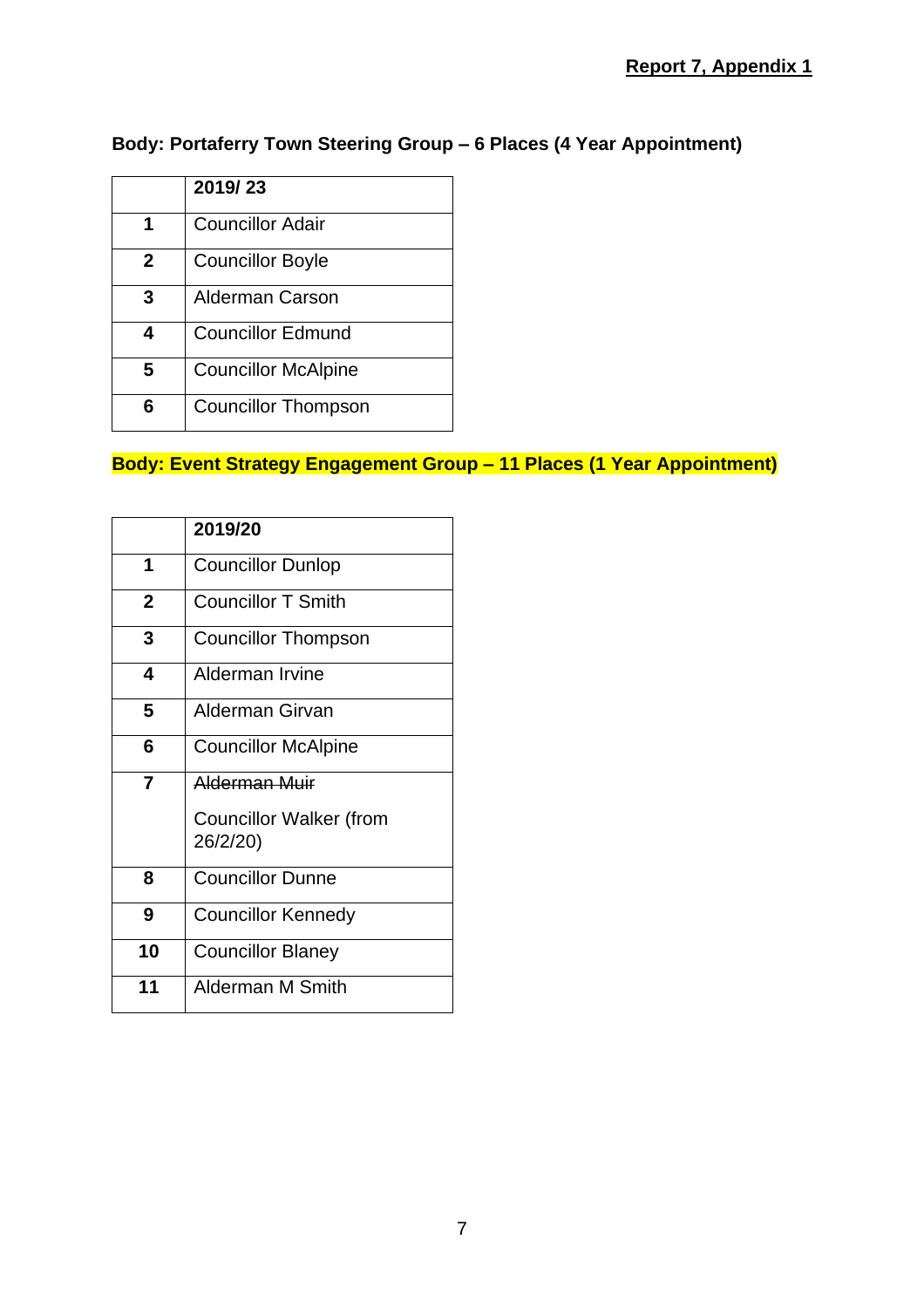# **Body: Economic Development Forum – 7 Places (4 Year Appointment)**

|             | 2019/23                    |
|-------------|----------------------------|
| 1           | Alderman McDowell          |
| $\mathbf 2$ | <b>Councillor Walker</b>   |
| 3           | Councillor Thompson        |
| 4           | Alderman Irvine            |
| 5           | <b>Councillor Cummings</b> |
| 6           | <b>Councillor Dunlop</b>   |
|             | <b>Councillor Blaney</b>   |

# **Body: Whitespots Country Park -Somme/World War Working Group – 5 Places (1 Year Appointment)**

|   | 2019/20                    |
|---|----------------------------|
|   | Alderman Irvine            |
| 2 | <b>Councillor Cummings</b> |
| З | <b>Councillor Smart</b>    |
|   | Alderman Menagh            |
| 5 | Alderman McDowell          |

## **Body: Whitespots Country Park - Mining Experience Working Group – 3 Places (1 Year Appointment)**

|   | 2019/20                    |
|---|----------------------------|
|   | <b>Councillor Smart</b>    |
| 2 | <b>Councillor McIlveen</b> |
|   | <b>Alderman McDowell</b>   |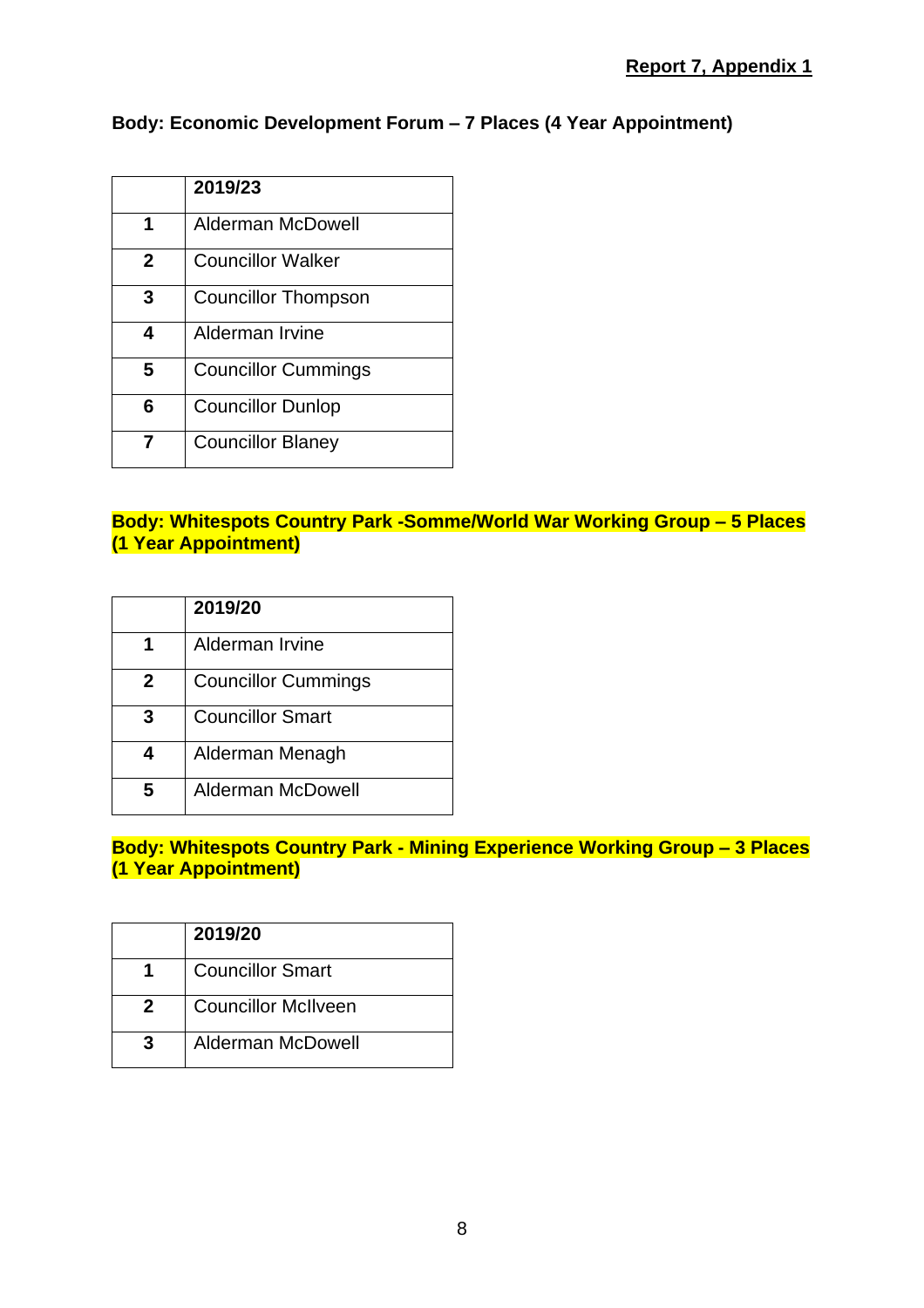## **Body: Whitespots Country Park -Adventure/Activity Working Group – 3 Places (1 Year Appointment)**

|   | 2019/20                            |
|---|------------------------------------|
|   | <b>Councillor Mathison</b>         |
| 2 | <b>Councillor Armstrong-Cotter</b> |
| З | <b>Councillor Smart</b>            |
|   | Alderman Menagh                    |

## **Body: Bangor Coastal Masterplan – Leadership Group – 10 Places (1 Year Appointment)**

|    | 2019/20                    |
|----|----------------------------|
| 1  | <b>Councillor Gilmour</b>  |
| 2  | Alderman Irvine            |
| 3  | <b>Councillor Cathcart</b> |
| 4  | <b>Councillor Blaney</b>   |
| 5  | <b>Councillor McClean</b>  |
| 6  | Councillor McKimm          |
| 7  | <b>Councillor Dunlop</b>   |
| 8  | <b>Councillor Douglas</b>  |
| 9  | <b>Councillor Wilson</b>   |
| 10 | Councillor Egan            |

# **Body: Visit Belfast – 2 Places (1 Year Appointment)**

| 2019/20                 |
|-------------------------|
| <b>Councillor Adair</b> |
| <b>Councillor Greer</b> |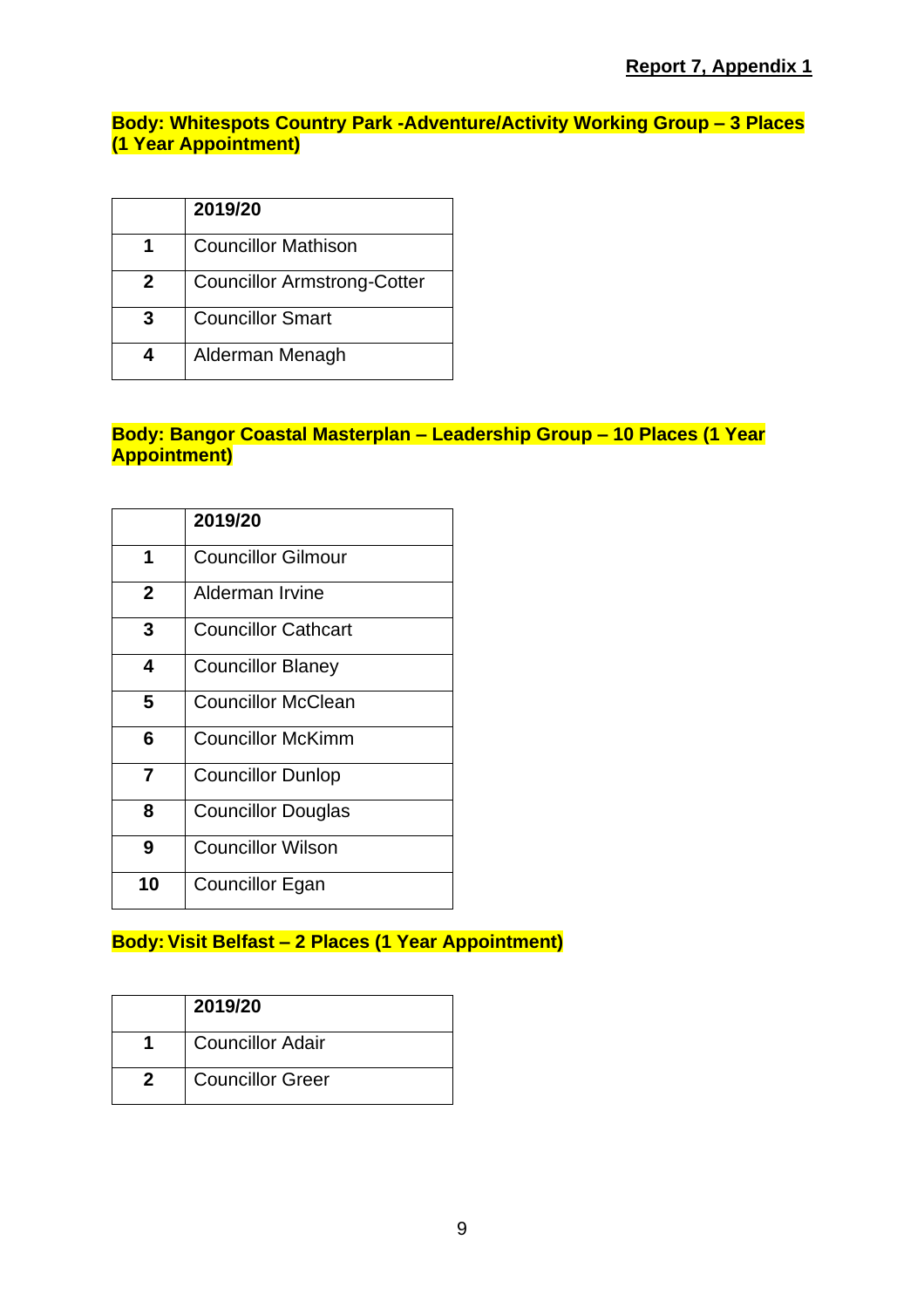## **COMMUNITY AND WELLBEING COMMITTEE**

## **Body: Arts and Heritage Advisory Panel – 5 Places (1 Year Appointment)**

|   | 2019/20                                                        |
|---|----------------------------------------------------------------|
|   | Alderman Gibson                                                |
| 2 | <b>Councillor Kennedy</b>                                      |
| 3 | <b>Councillor Smart</b>                                        |
| 4 | Alderman M Smith<br><b>Councillor McKimm (from</b><br>28/8/19) |
| h | <b>Councillor Douglas</b>                                      |

### **Body: PEACE IV – 9 Places (4 Year Appointment) – Please note SEUPB recommend that membership reflects the political composition of the Council (D'Hondt previously used)**

|                | 2019/23                    |
|----------------|----------------------------|
| 1              | Alderman Gibson            |
| $\overline{2}$ | <b>Councillor Thompson</b> |
| 3              | Alderman Irvine            |
| 4              | Alderman Keery             |
| 5              | Alderman McDowell          |
| 6              | <b>Councillor Wilson</b>   |
| 7              | Councillor Egan            |
| 8              | Alderman Carson            |
| g              | <b>Councillor Smart</b>    |

# **Body: Mental Health Champions – 2 Places (1 Year Appointment)**

| 2019/20                    |
|----------------------------|
| <b>Councillor Thompson</b> |
| <b>Councillor Smart</b>    |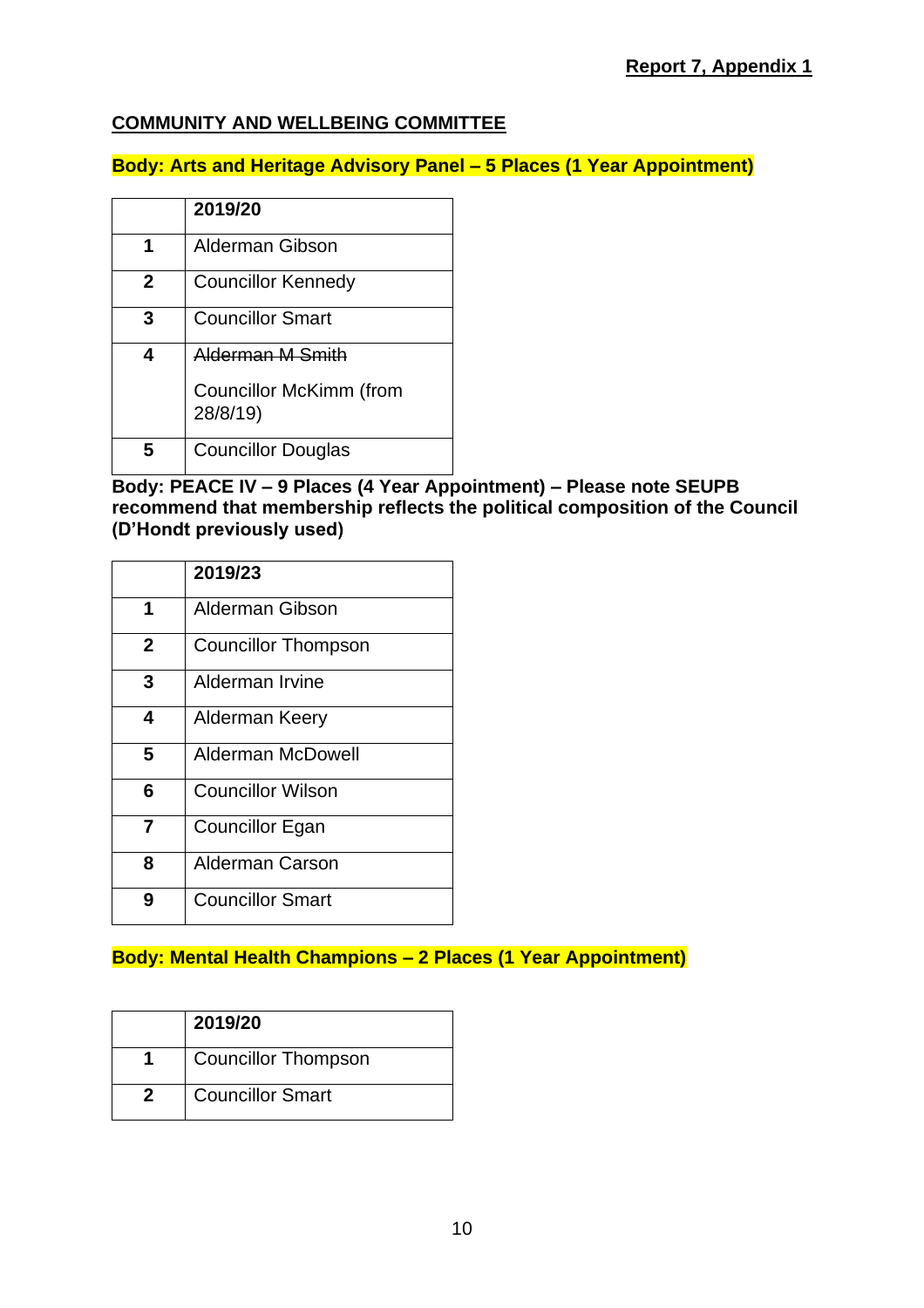**Body: Billiard Room Trustees – 7 Places (1 Year Appointment) (Newtownards Town DEA Members)**

|             | 2019/20                            |
|-------------|------------------------------------|
| 1           | <b>Councillor Armstrong-Cotter</b> |
| $\mathbf 2$ | <b>Councillor Kennedy</b>          |
| 3           | <b>Councillor Mathison</b>         |
| 4           | Alderman McDowell                  |
| 5           | Alderman McIlveen                  |
| 6           | Alderman Menagh                    |
|             | <b>Councillor Smart</b>            |

## **Body: Community Development Grants Working Group – 5 Places (1 Year Appointment)**

| 2019/20                                                                  |
|--------------------------------------------------------------------------|
| <b>Councillor Thompson</b>                                               |
| <b>Councillor Cathcart</b>                                               |
| <b>Councillor Smart</b>                                                  |
| <b>Councillor Douglas</b>                                                |
| <b>Councillor Woods</b><br><b>Councillor McNickle (from</b><br>23/10/19) |
|                                                                          |

# **Body: Age Champions – 3 Places (1 Year Appointment)**

|   | 2019/20                    |
|---|----------------------------|
|   | <b>Councillor McAlpine</b> |
| 2 | <b>Councillor Thompson</b> |
| З | <b>Councillor Martin</b>   |
|   | (vacant from 06/05/20)     |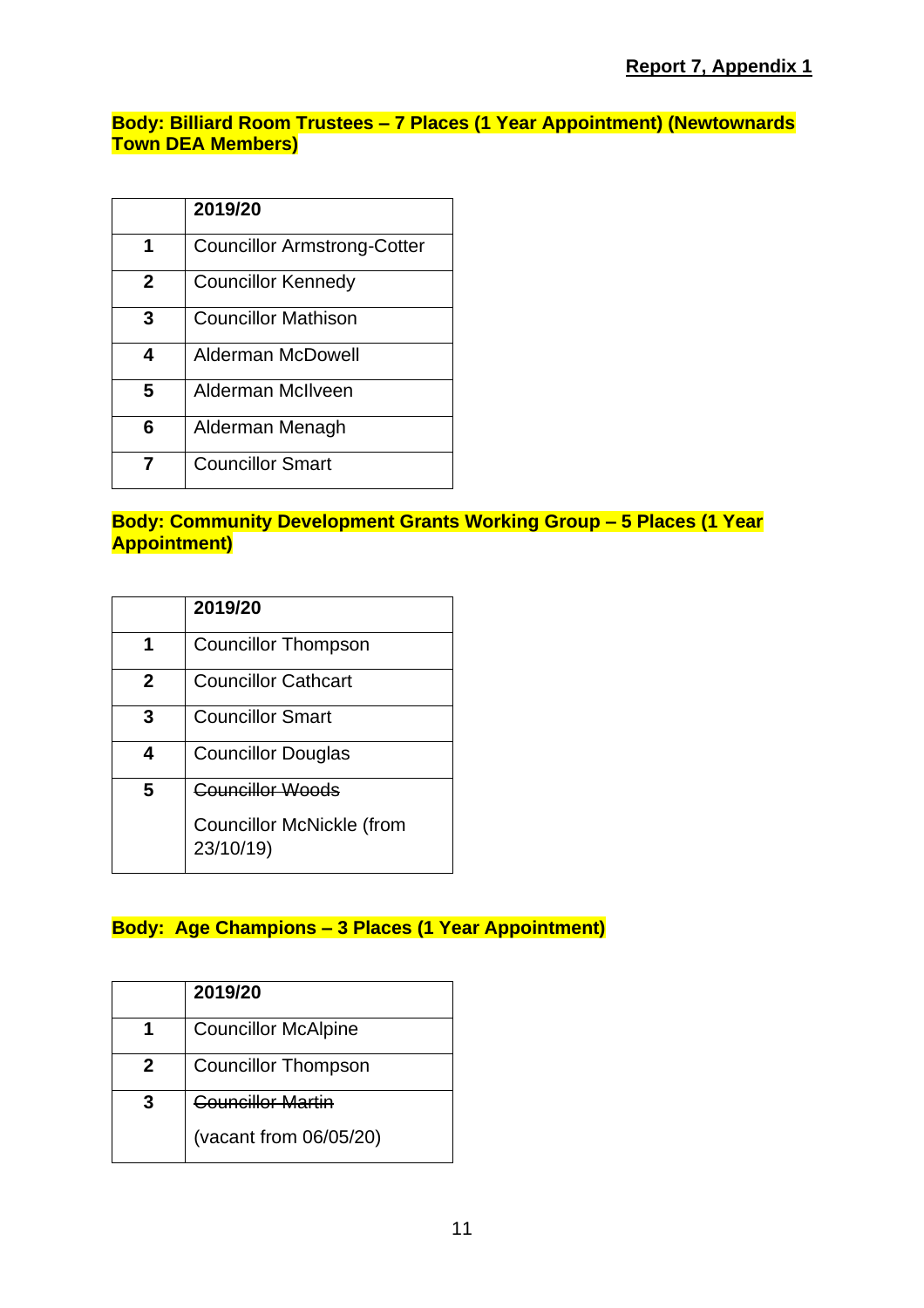# **Body: Sports Forum – 6 Places (1 Year Appointment)**

|              | 2019/20                               |
|--------------|---------------------------------------|
| 1            | <b>Councillor Chambers</b>            |
| $\mathbf{2}$ | <b>Councillor Smart</b>               |
| 3            | Alderman Menagh                       |
| 4            | Alderman Muir                         |
|              | Councillor McRandal (from<br>26/2/20) |
| 5            | Councillor Thompson                   |
| 6            | Alderman Irvine                       |

## **EXTERNAL APPOINTMENTS**

## **Body: Personal and Public Involvement Committee – 1 Place + 1 Substitute (4 Year Appointment)**

|            | 2019/23                 |
|------------|-------------------------|
|            | <b>Councillor Smart</b> |
| <b>Sub</b> | Councillor Greer        |

## **Body: Belfast City Airport Forum – 1 Place + 1 Substitute (4 Year Appointment)**

|            | 2019/23                 |
|------------|-------------------------|
|            | <b>Alderman Keery</b>   |
| <b>Sub</b> | <b>Councillor Greer</b> |

#### **Body: North Down Development Organisation Ltd – 3 Places (4 Year Appointment)**

|   | 2019/23                    |
|---|----------------------------|
|   | <b>Councillor Dunlop</b>   |
|   | Alderman M Smith           |
| 3 | <b>Councillor Cathcart</b> |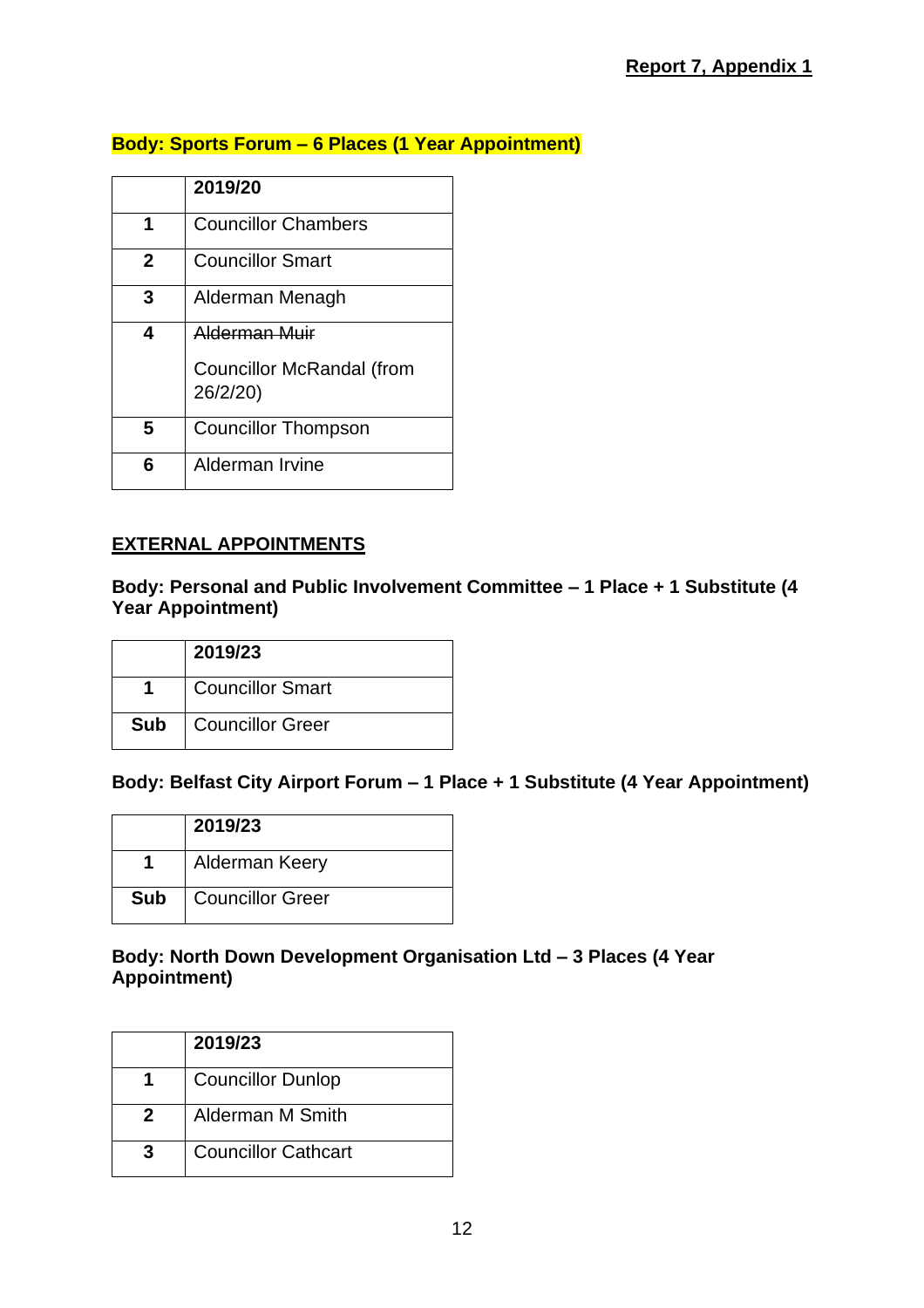# **Body: Somme Advisory Council – 2 Places (4 Year Appointment)**

| 2019/23                 |
|-------------------------|
| <b>Alderman M Smith</b> |
| Alderman Keery          |

## **Body: APSE – 3 Places (4 Year Appointment)**

|   | 2019/23           |
|---|-------------------|
|   | Alderman McDowell |
| 2 | Alderman Carson   |
|   |                   |

#### **Body: Age North Down and Ards Management Committee – 3 Places (4 Year Appointment)**

| 2019/23                    |
|----------------------------|
| <b>Councillor McAlpine</b> |
| Councillor Martin          |
| (vacant from 06/05/20)     |
| <b>Councillor Thompson</b> |

## **Body: Northern Ireland Museum Council – 1 Place (4 Year Appointment)**

| 2019/23                  |
|--------------------------|
| <b>Councillor Brooks</b> |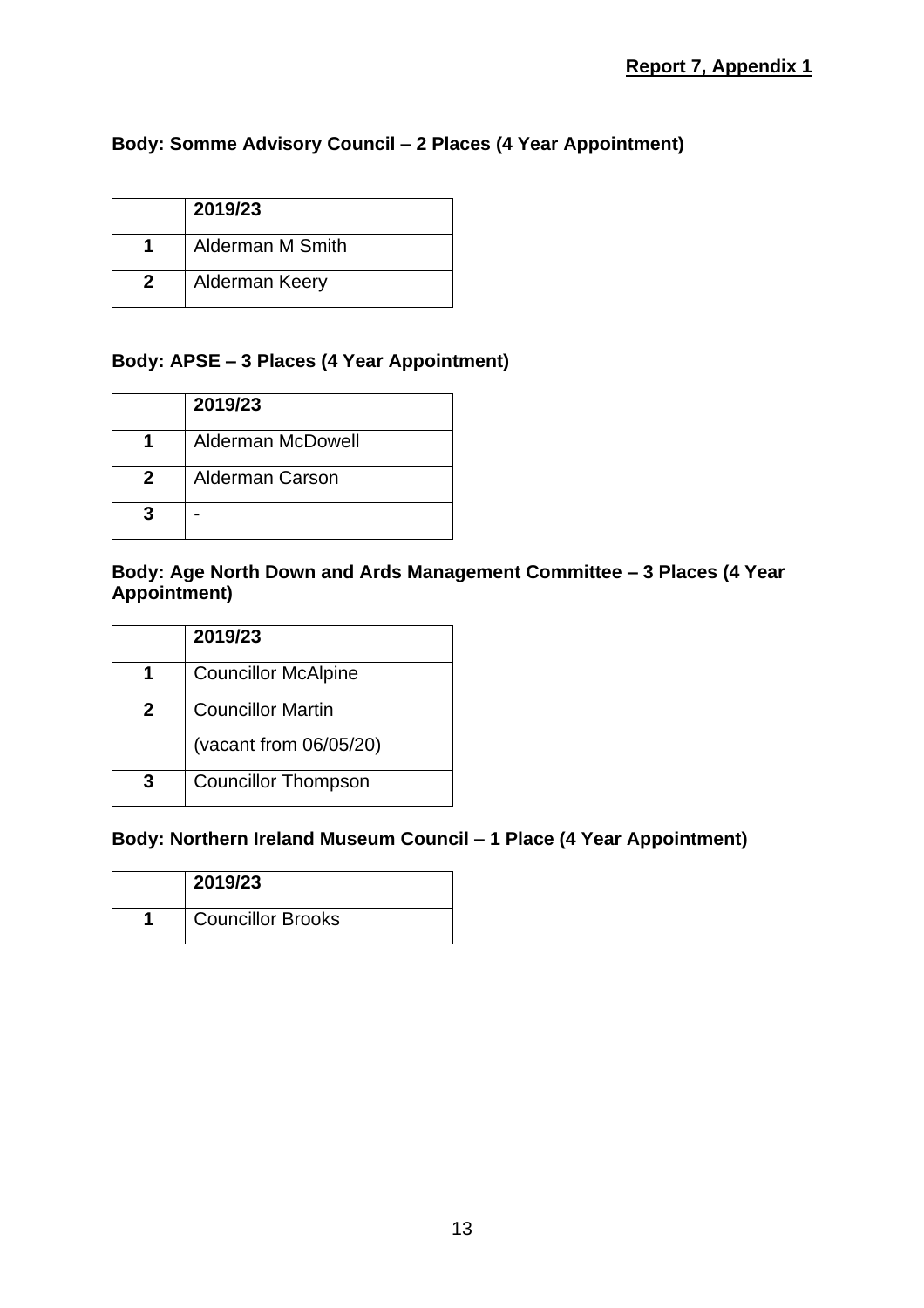# **Body: North Down and Ards Road Safety Committee – 7 Places (1 Year Appointment)**

|              | 2019/20                    |
|--------------|----------------------------|
| 1            | Alderman Gibson            |
| $\mathbf{2}$ | <b>Councillor Thompson</b> |
| 3            | Alderman Carson            |
| 4            | <b>Alderman M Smith</b>    |
| 5            | <b>Councillor Mathison</b> |
| 6            | <b>Councillor Douglas</b>  |
|              |                            |

# **Body: National Association of Councillors – 8 Places (1 Year Appointment)**

|              | 2019/23                    |
|--------------|----------------------------|
| 1            | Alderman McDowell          |
| $\mathbf{2}$ | <b>Councillor Wilson</b>   |
| 3            | <b>Councillor Boyle</b>    |
| 4            | Alderman Gibson            |
| 5            | <b>Councillor Thompson</b> |
| 6            | Alderman Carson            |
| 7            | Alderman Keery             |
| я            |                            |

# **Body: Northern Ireland Amenity Council – 2 Places (1 Year Appointment)**

|   | 2019/20                                     |
|---|---------------------------------------------|
|   | <b>Councillor Edmund</b>                    |
| 2 | Aldarman Muir                               |
|   | <b>Councillor McRandal (from</b><br>26/2/20 |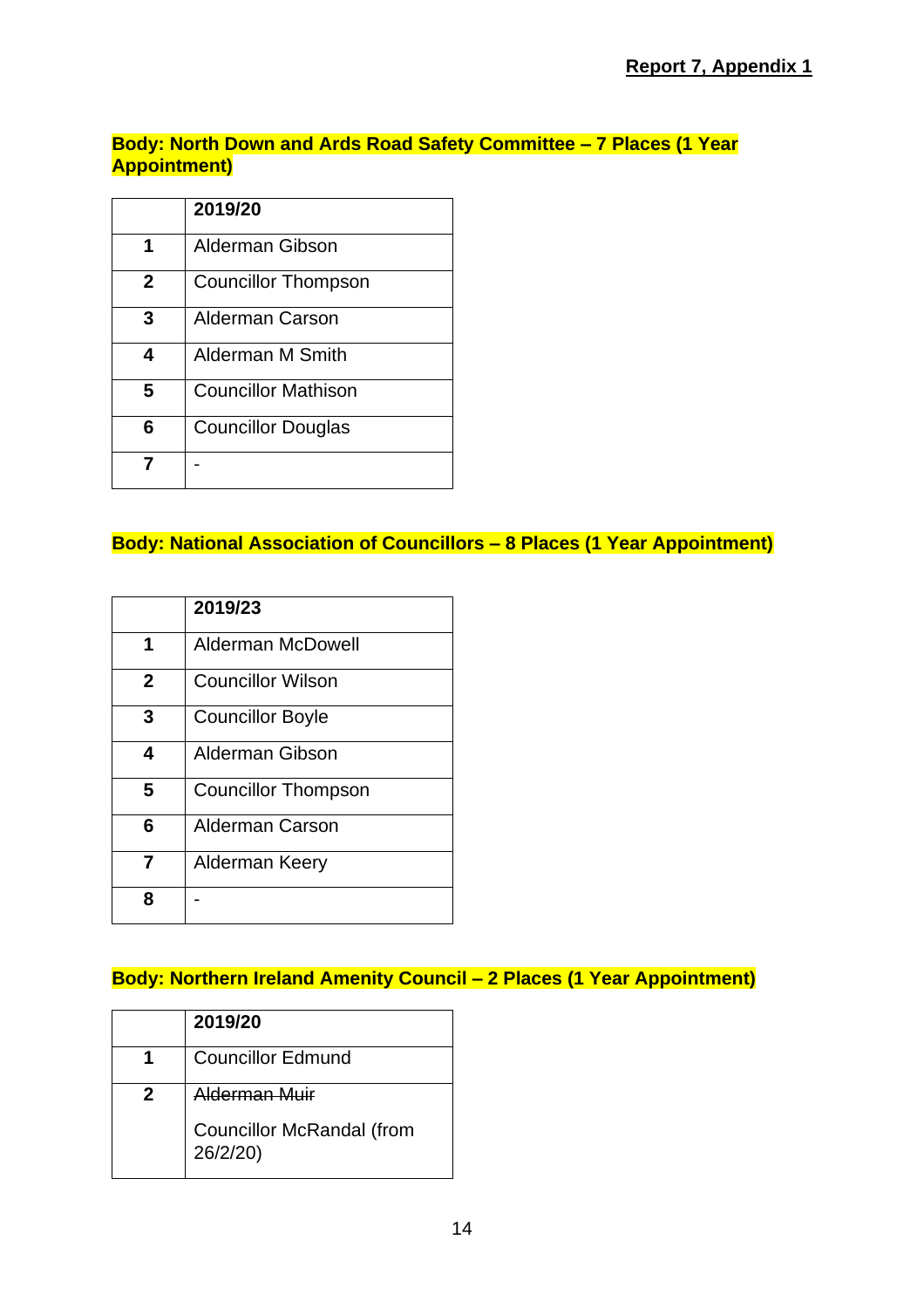## **Body: Percy French Management Committee – 4 Places (1 Year Appointment)**

|   | 2019/20                   |
|---|---------------------------|
|   | <b>Councillor Walker</b>  |
| 2 | <b>Councillor Douglas</b> |
| 3 | <b>Councillor Kennedy</b> |
|   |                           |

**Body: Bangor Alternatives Advisory Committee – 1 Place (1 Year Appointment)**

| 2019/20         |
|-----------------|
| Alderman Irvine |

## **Body: Local Floods Forum – 1 Place (1 Year Appointment)**

| 2019/20                    |
|----------------------------|
| <b>Councillor Thompson</b> |

# **Body: Portaferry Regeneration Ltd – 1 Place (1 Year Appointment)**

| 2019/20                    |
|----------------------------|
| <b>Councillor McAlpine</b> |

# **Body: Northern Ireland Drainage Council – 2 Places (1 Year Appointment)**

| 2019/20         |
|-----------------|
| Alderman Gibson |
|                 |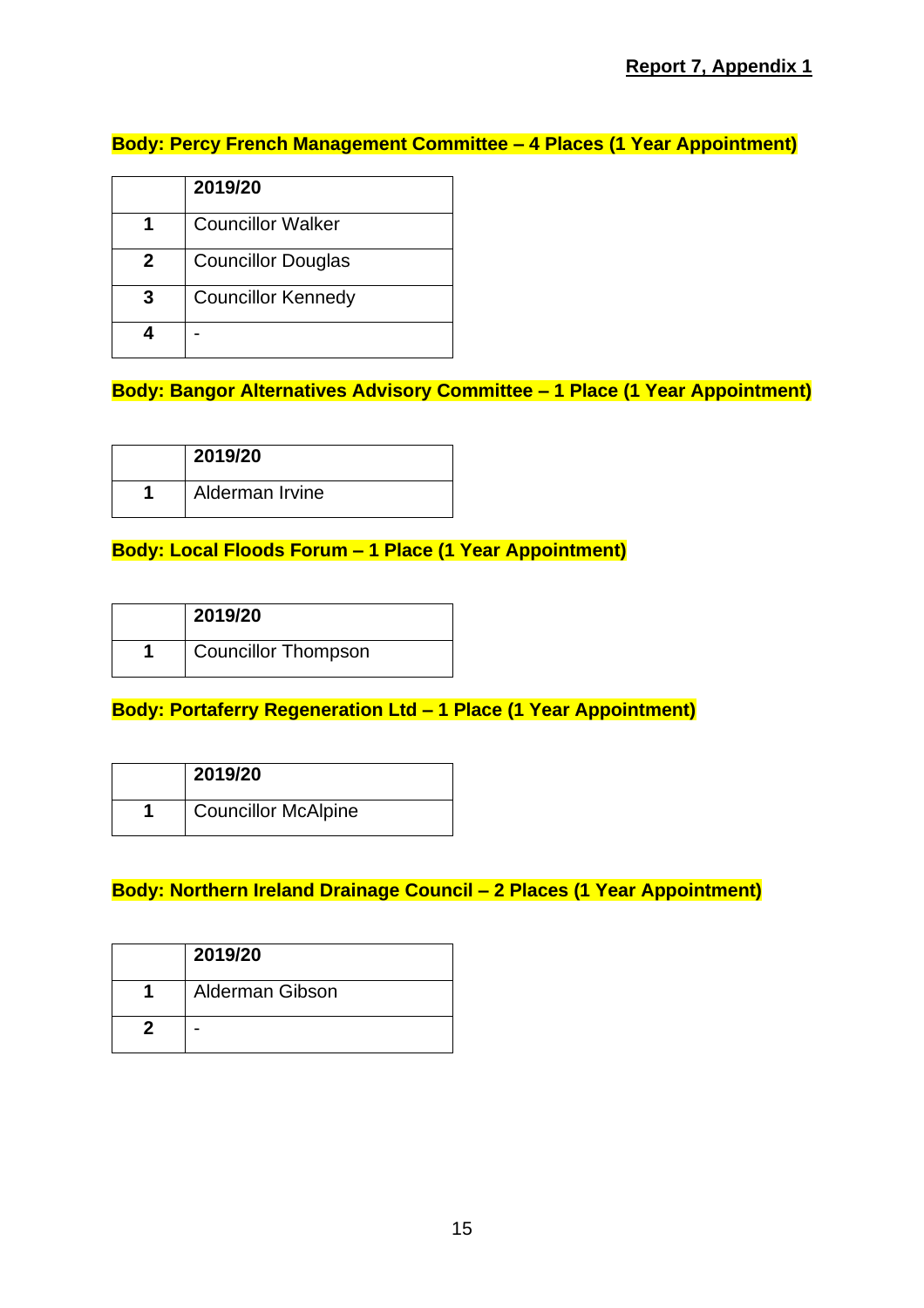## **Body: All Party Group on Sustainable Development – 2 Places (1 Year Appointment)**

|              | 2019/20                                       |
|--------------|-----------------------------------------------|
| 1            | <b>Councillor Thompson</b>                    |
| $\mathbf{2}$ | Councillor Woods                              |
|              | <b>Councillor McNickle (from</b><br>23/10/19) |

## **Body: Ards Community Hospital – Multi Agency Forum – 2 Places (1 Year Appointment)**

| 2019/20                 |
|-------------------------|
| <b>Councillor Smart</b> |
| Alderman Menagh         |

## **Body: Local Government Partnership on Travellers Issues – 3 Places (4 Year Appointment)**

|   | 2019/23                 |
|---|-------------------------|
|   | <b>Councillor Boyle</b> |
| 2 | <b>Alderman Carson</b>  |
|   |                         |

## **Body: East Border Region Members Forum – 6 Places (4 Year Appointment)**

|              | $2019 - 23$                |
|--------------|----------------------------|
|              | <b>Councillor Thompson</b> |
| $\mathbf{2}$ | Alderman Keery             |
| 3            | <b>Alderman McDowell</b>   |
| 4            | Alderman Girvan            |
| 5            | <b>Alderman Carson</b>     |
| 6            | <b>Councillor Boyle</b>    |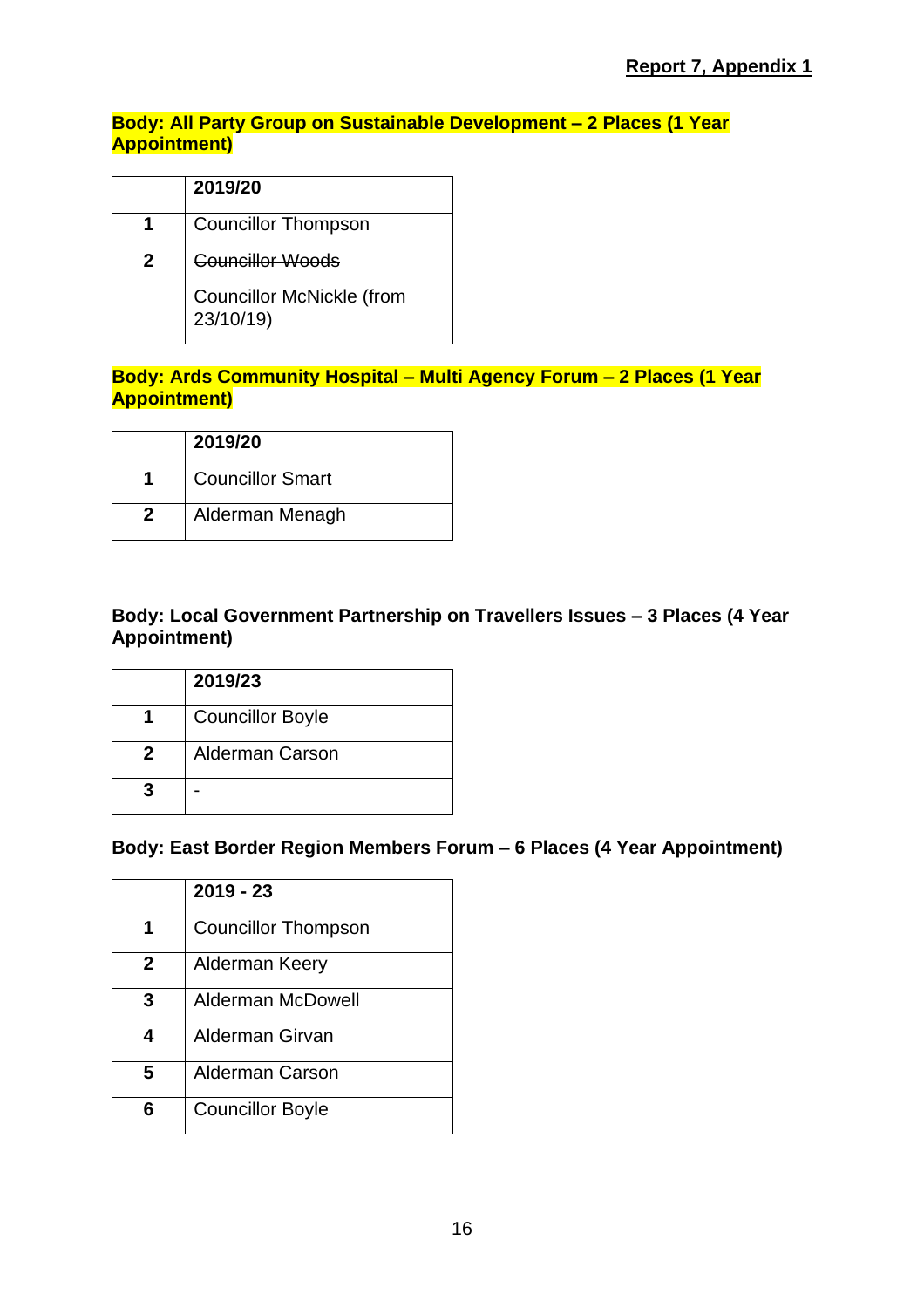## **Body: East Border Region Executive Board – 3 Places (4 Year Appointment)**

| 2019/23                  |
|--------------------------|
| <b>Alderman Carson</b>   |
| Alderman Keery           |
| <b>Alderman McDowell</b> |

## **Body: Strangford Lough and Lecale Partnership – 2 Places (4 Year Appointment)**

| 2019/23                                   |
|-------------------------------------------|
| <b>Councillor P Smith</b>                 |
| <b>Councillor Boyle (from</b><br>26/2/20) |
| <b>Councillor Thompson</b>                |

## **Body: Youth Council Cross Party Working Group – 5 Places (1 Year Appointment)**

|   | 2019/20                    |
|---|----------------------------|
|   | <b>Councillor Egan</b>     |
| 2 | <b>Councillor Walker</b>   |
| 3 | <b>Councillor McKee</b>    |
| 4 | <b>Councillor Chambers</b> |
| 5 | <b>Councillor Thompson</b> |

#### **Body: Community Advice Ards and North Down - 4 places (1 Year Appointment)**

|   | 2019/20                    |
|---|----------------------------|
|   | <b>Councillor McKee</b>    |
| 2 | <b>Councillor Mathison</b> |
| 3 | <b>Councillor Blaney</b>   |
|   |                            |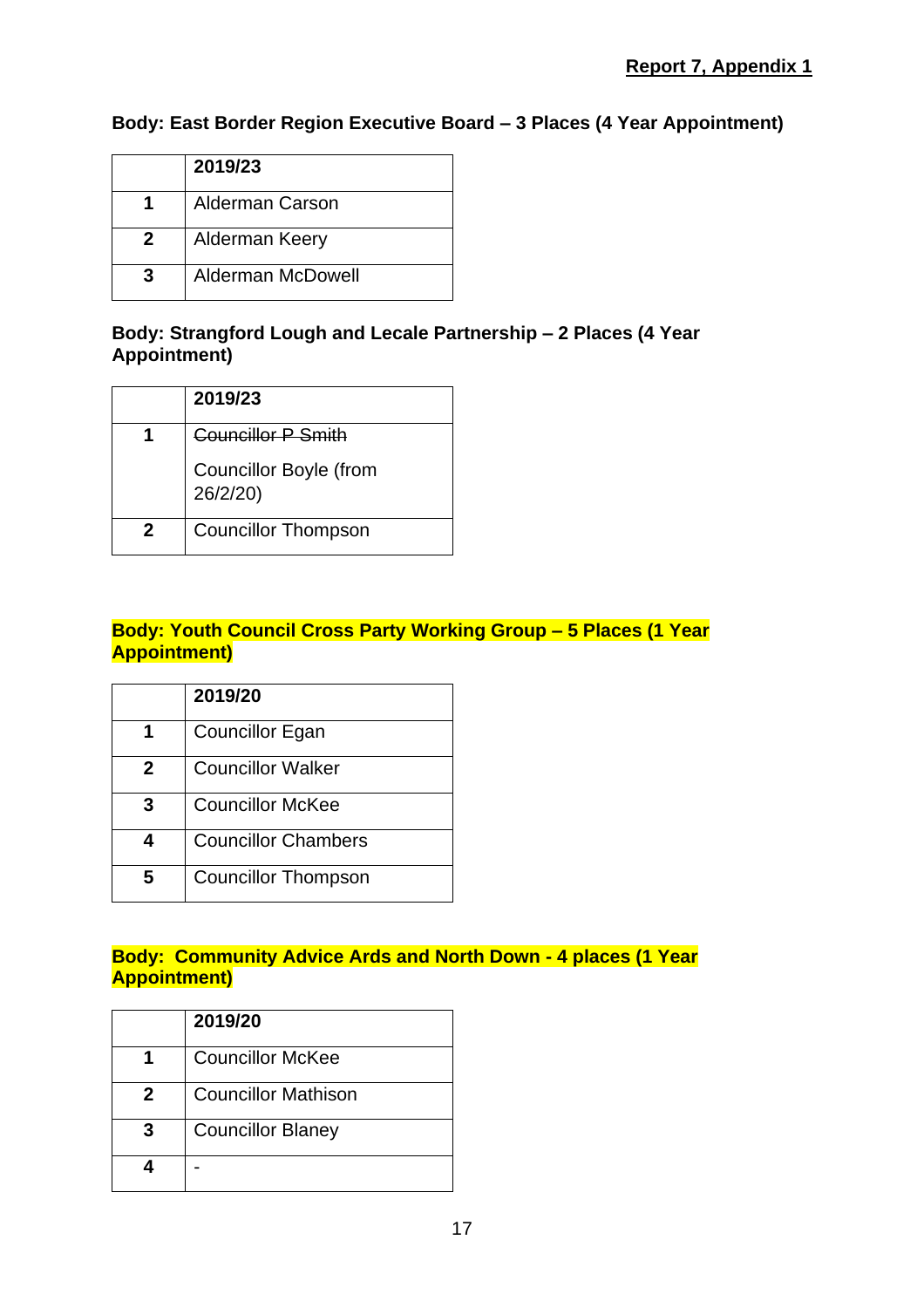## **Body: Somme Heritage Centre Management Committee - 3 Places (1 Year Appointment)**

|   | 2019/20                           |
|---|-----------------------------------|
|   | <b>Councillor P Smith</b>         |
|   | Alderman Menagh (from<br>26/2/20) |
| 2 | <b>Councillor Thompson</b>        |
|   | <b>Councillor Cummings</b>        |

## **Body: Community Resuscitation Group – 2 Places (1 Year Appointment)**

| 2019/20                    |
|----------------------------|
| <b>Councillor Thompson</b> |
| <b>Councillor McKimm</b>   |

## **Body: Kilcooley Neighbourhood Partnership – 1 Place + 1 Substitute (1 Year Appointment)**

|            | 2019/20                   |
|------------|---------------------------|
|            | <b>Councillor Gilmour</b> |
| <b>Sub</b> | Councillor McKee          |

## **Body: Bangor Aurora Joint Management Committee – 1 Place (1 Year Appointment)**

| 2019/20        |
|----------------|
| Alderman Keery |

## **Body: Trustees on Northern Community Leisure Trust – 2 Places (4 Year Appointment)**

| 2019/23                  |
|--------------------------|
| Alderman Irvine          |
| <b>Councillor Blaney</b> |